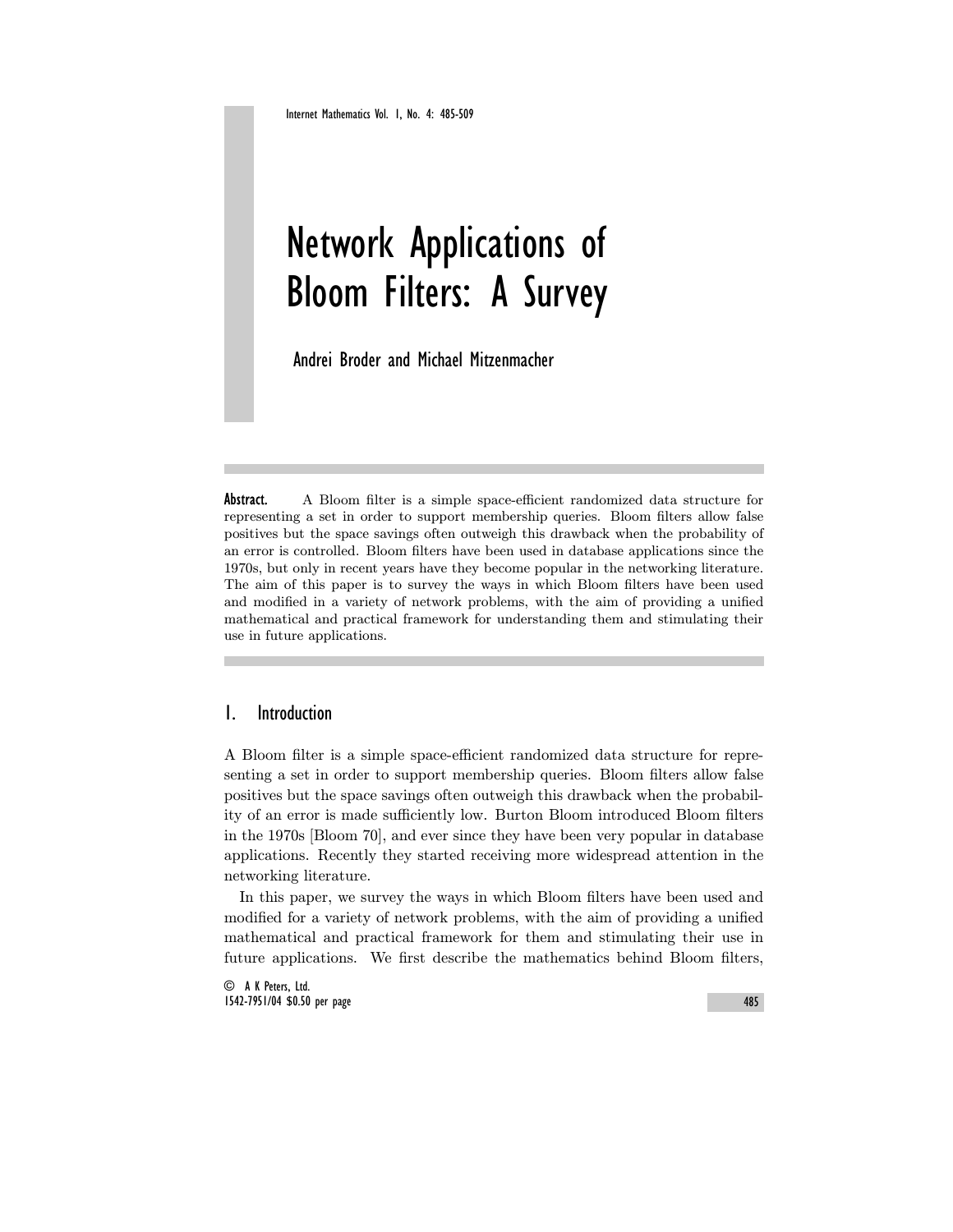their history, and some important variations. We then consider four types of network-related applications of Bloom filters:

- Collaborating in overlay and peer-to-peer networks: Bloom filters can be used for summarizing content to aid collaborations in overlay and peer-topeer networks.
- Resource routing: Bloom filters allow probabilistic algorithms for locating resources.
- Packet routing: Bloom filters provide a means to speed up or simplify packet routing protocols.
- Measurement: Bloom filters provide a useful tool for measurement infrastructures used to create data summaries in routers or other network devices.

We emphasize that this simple categorization is very loose; some applications fit into more than one of these categories, and these categories are not meant to be exhaustive. Indeed, we suspect that new applications of Bloom filters and their variants will continue to "bloom" in the network literature. Also, we emphasize that we are providing only brief summaries of the work of many others.

The theme unifying these diverse applications is that a Bloom filter offers a succinct way to represent a set or a list of items. There are many places in a network where one might like to keep or send a list, but a complete list requires too much space. A Bloom filter offers a representation that can dramatically reduce space, at the cost of introducing false positives. If false positives do not cause significant problems, the Bloom filter may provide improved performance. We call this the Bloom filter principle, and we repeat it for emphasis below.

The Bloom filter principle: Wherever a list or set is used, and space is at a premium, consider using a Bloom filter if the effect of false positives can be mitigated.

# 2. Bloom Filters: Mathematical Preliminaries

#### 2.1. Standard Bloom Filters

We begin by presenting the mathematics behind Bloom filters. A Bloom filter for representing a set  $S = \{x_1, x_2, \ldots, x_n\}$  of *n* elements is described by an array of  $m$  bits, initially all set to 0. A Bloom filter uses  $k$  independent hash functions  $h_1,\ldots,h_k$  with range  $\{1,\ldots,m\}$ . For mathematical convenience, we make the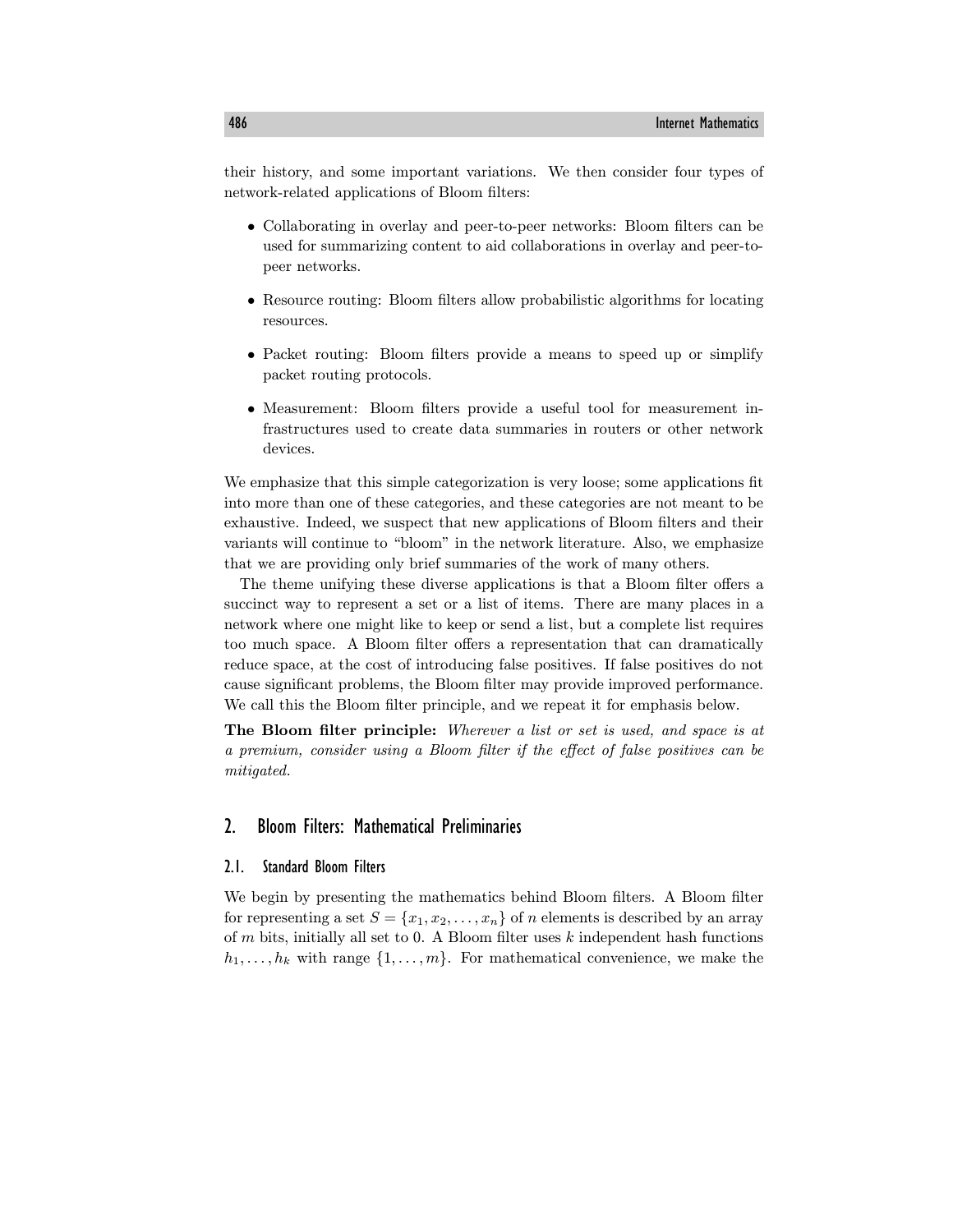

Figure 1. An example of a Bloom filter. The filter begins as an array of all 0s. Each item in the set  $x_i$  is hashed k times, with each hash yielding a bit location; these bits are set to 1. To check if an element  $y$  is in the set, hash it  $k$  times and check the corresponding bits. The element  $y_1$  cannot be in the set, since a 0 is found at one of the bits. The element  $y_2$  is either in the set or the filter has yielded a false positive.

natural assumption that these hash functions map each item in the universe to a random number uniform over the range  $\{1,\ldots,m\}$ . For each element  $x \in S$ , the bits  $h_i(x)$  are set to 1 for  $1 \leq i \leq k$ . A location can be set to 1 multiple times, but only the first change has an effect. To check if an item  $y$  is in  $S$ , we check whether all  $h_i(y)$  are set to 1. If not, then clearly y is not a member of S. If all  $h_i(y)$  are set to 1, we assume that y is in S, although we are wrong with some probability. Hence, a Bloom filter may yield a *false positive*, where it suggests that an element  $x$  is in  $S$  even though it is not. Figure 1 provides an example. For many applications, false positives may be acceptable as long as their probability is sufficiently small. To avoid trivialities we will silently assume from now on that  $kn < m$ .

The probability of a false positive for an element not in the set, or the *false* positive rate, can be estimated in a straightforward fashion, given our assumption that hash functions are perfectly random.<sup>1</sup> After all the elements of  $S$  are hashed into the Bloom filter, the probability that a specific bit is still 0 is

$$
p' = \left(1 - \frac{1}{m}\right)^{kn} \approx e^{-kn/m}.
$$

We let  $p = e^{-kn/m}$ , and note that p is a convenient and very close (within  $O(1/m)$  approximation for  $p'$ .

Now, let  $\rho$  be the proportion of 0 bits after all the *n* elements are inserted in the table. The expected value for  $\rho$  is of course  $\mathbb{E}(\rho) = p'$ . Conditioned on  $\rho$ ,

<sup>1</sup>Early work considering the performance of Bloom filters with practical hash functions was done by Ramakrishna [Ramakrishna 89]. The question of what hash function to use in practice remains an interesting open question; currently MD5 is a popular choice [Fan et al. 00].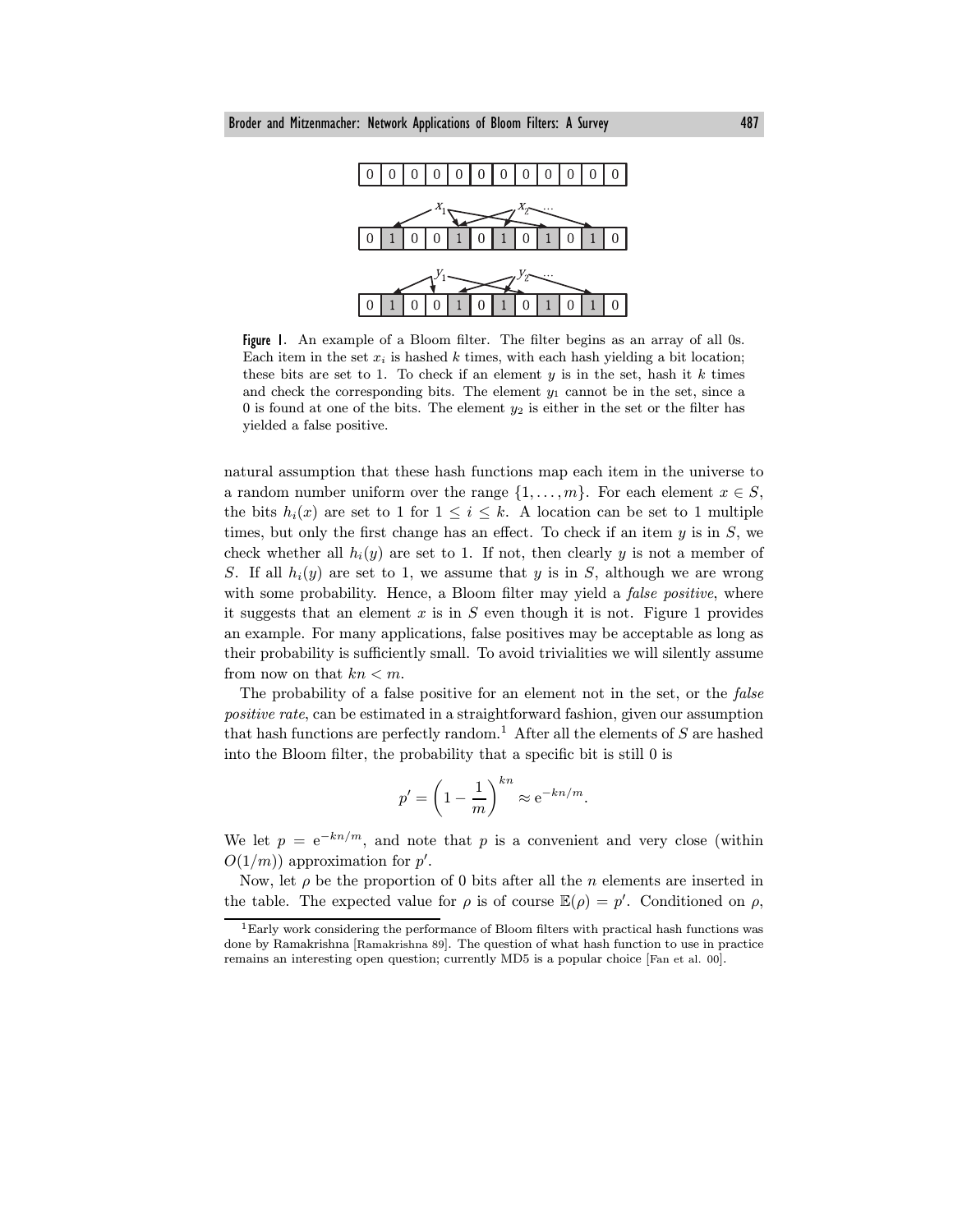the probability of a false positive is

$$
(1 - \rho)^k \approx (1 - p')^k \approx (1 - p)^k.
$$

We already discussed the second approximation; the first one is justified by the fact that with high probability  $\rho$  is very close to its mean. We will return to this fact at the end of this section.

We let

$$
f' = \left(1 - \left(1 - \frac{1}{m}\right)^{kn}\right)^k = (1 - p')^k
$$

and

$$
f = \left(1 - e^{-kn/m}\right)^k = (1 - p)^k.
$$

In general, it is often easier to use the asymptotic approximations  $p$  and  $f$  in analysis, rather than  $p'$  and  $f'$ .

It is worth noting that sometimes Bloom filters are described slightly differently: instead of having one array of size  $m$  shared among all the hash functions, each hash function has a range of  $m/k$  consecutive bit locations disjoint from all the others. The total number of bits is still  $m$ , but the bits are divided equally among the  $k$  hash functions. Repeating the analysis above, we find that in this case the probability that a specific bit is 0 is

$$
\left(1 - \frac{k}{m}\right)^n \approx e^{-kn/m}.
$$

Asymptotically, then, the performance is the same as the original scheme. However, since for  $k \geq 1$ 

$$
\left(1 - \frac{k}{m}\right)^n \le \left(1 - \frac{1}{m}\right)^{kn}
$$

(with equality only when  $k = 1$ ), the probability of a false positive is actually always at least as large with this division. Since the difference is small, this approach may still be useful for implementation reasons; for example, dividing the bits among the hash functions may make parallelization of array accesses easier.

Suppose that we are given  $m$  and  $n$  and we wish to optimize for the number of hash functions. There are two competing forces: using more hash functions gives us more chances to find a  $0$  bit for an element that is not a member of  $S$ , but using fewer hash functions increases the fraction of 0 bits in the array. The optimal number of hash functions that minimizes  $f$  as a function of  $k$  is easily found by taking the derivative. More conveniently, note that  $f = \exp(k \ln(1 - e^{-kn/m}))$ .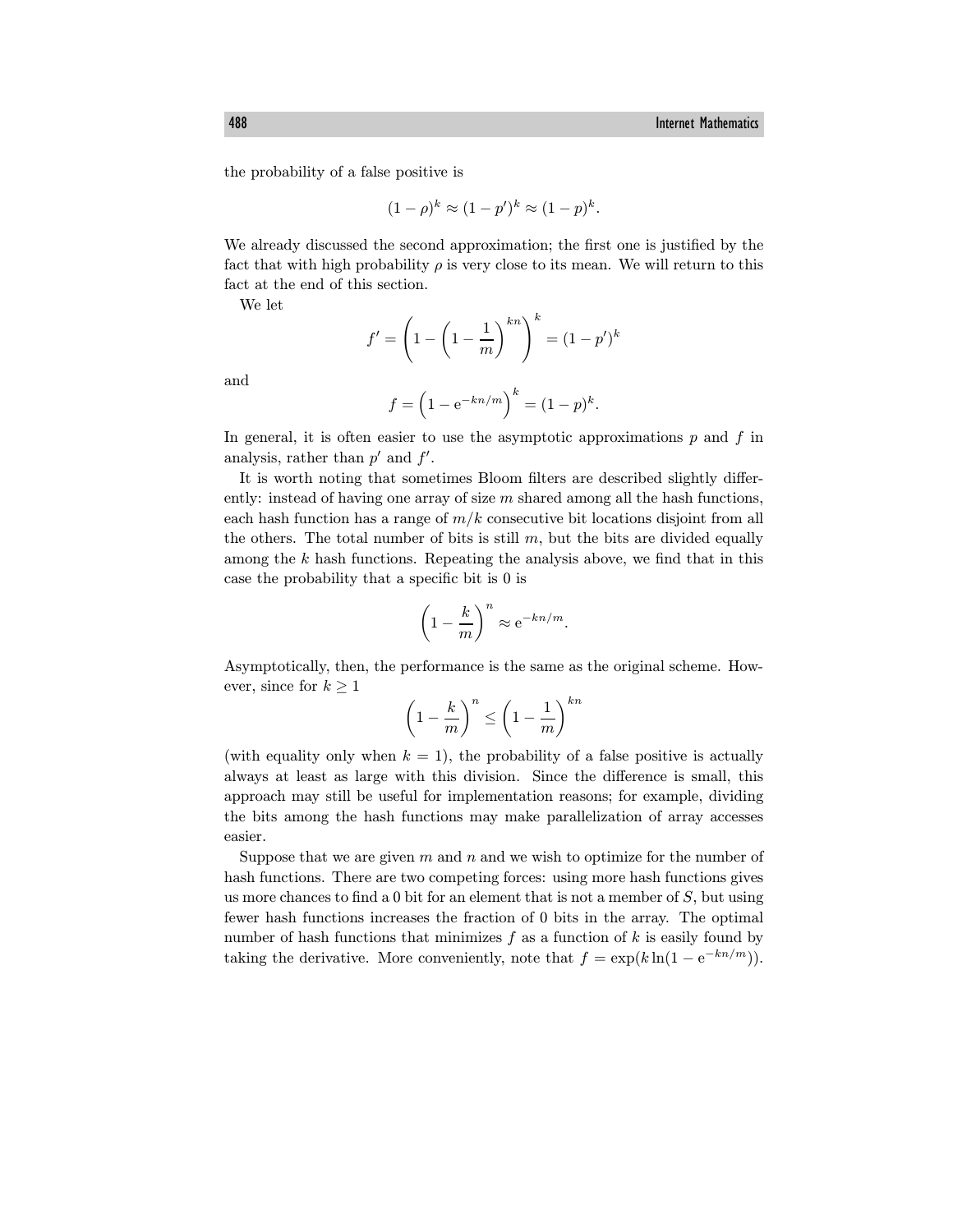Let  $q = k \ln(1 - e^{-kn/m})$ . Minimizing the false positive rate f is equivalent to minimizing q with respect to  $k$ . We find that

$$
\frac{\partial g}{\partial k} = \ln\left(1 - e^{-\frac{kn}{m}}\right) + \frac{kn}{m} \frac{e^{-\frac{kn}{m}}}{1 - e^{-\frac{kn}{m}}}.
$$

It is easy to check that the derivative is 0 when  $k = \ln 2 \cdot (m/n)$ ; further efforts reveal that this is a global minimum. Alternatively, using  $p = e^{-kn/m}$ , we find that

$$
g = -\frac{m}{n}\ln(p)\ln(1-p),
$$

from which symmetry reveals that the minimum value for g occurs when  $p = 1/2$ , or equivalently  $k = \ln 2 \cdot (m/n)$ . In this case the false positive rate f is  $(1/2)^k \approx$  $(0.6185)^{m/n}$ . In practice, of course, k must be an integer, and a smaller, suboptimal  $k$  might be preferred since this reduces the number of hash functions that have to be computed.

The pleasant result that  $p$  equals  $1/2$  when the probability of a false positive is minimized does not depend on the asymptotic approximation. Repeating the argument above, for  $f' = \exp(k \ln(1-(1-1/m)^{kn}))$ ,  $g' = k \ln(1-(1-1/m)^{kn})$ , and  $p' = (1 - 1/m)^{kn}$ , we have

$$
g' = \frac{1}{n \ln(1 - 1/m)} \ln(p') \ln(1 - p'),
$$

and again by symmetry g' and hence f' are minimized when  $p' = 1/2$ . (One could similarly derive this fact via calculus.)

Finally, the astute reader may be concerned that the fraction of 0 bits in the Bloom filter array may not equal  $p'$  (or  $p$ ) on any given instantiation; the number of 0s and 1s in the Bloom filter depends on the results of the hashing. Indeed,  $p'$ simply represents the *expected* fraction of 0 bits in the array. If the number of 0 bits in the array is substantially less than expected, then the probability of a false positive will be higher than the quantity  $f$  that we computed. Mitzenmacher shows that, in fact, the fraction of 0 bits is extremely concentrated around its expectation, using a simple martingale argument [Mitzenmacher 02]. Specifically, if  $X$  is a random variable corresponding to the number of 0 bits in a Bloom filter, then one can show, using the Azuma-Hoeffding inequality, that for any  $\epsilon > 0$ ,

$$
\mathbb{P}(|X - p'm| \ge \epsilon m) \le 2e^{-2\epsilon^2 m^2/nk}.
$$

Similar bounds can be had by making use of negative dependence [Dubhasi and Ranjan 98], which corresponds to the intuitive idea that when one bit is set to 1, it (slightly) lowers the probability that every other bit is set to 1. Negative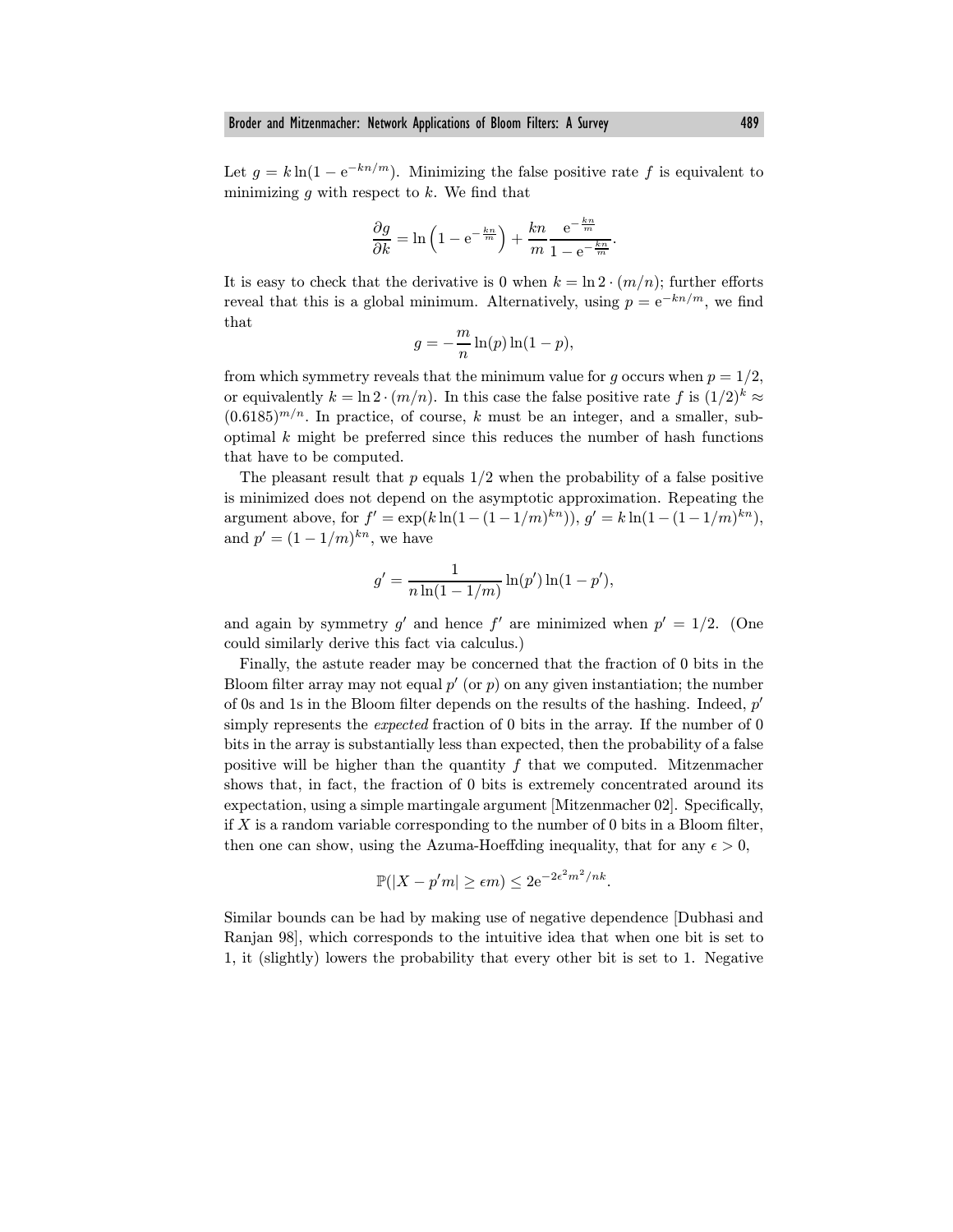dependence allows Chernoff bounds to be applied to bound the fraction of 0 bits, giving a similar exponential tail bound. Hence, while on any specific Bloom filter the fraction of 0 bits may not be exactly  $p'$ , with high probability it will be very close to p' for large arrays, which justifies the use of  $p'$  (and p) in our analyses above.

## 2.2. A Lower Bound

One means of determining how efficient Bloom filters are is to consider how many bits  $m$  are necessary to represent all sets of  $n$  elements from a universe in a manner that allows false positives for at most a fraction  $\epsilon$  of the universe but allows no false negatives. We derive a simple lower bound on  $m$  for this case.

Suppose that our universe has size  $u$ . Our representation must associate an m-bit string with each of the  $\binom{u}{n}$  possible sets. For each set X, let  $F(X)$  be the string to which the set is mapped in our representation. We say that an m-bit string s accepts an element x of the universe if  $s = F(X)$  for some X containing x; that is, there is some set in the universe containing x for which s is the representative string. Otherwise, s rejects x. Intuitively, if s accepts x, then given s we should conclude that the set that generated s contains  $x$ , and if s rejects  $x$ , we can be sure that the set that generated  $x$  does not contain s.

Consider a specific set  $X$  of  $n$  elements. Any string  $s$  that is used to represent X must accept every element x of X (remember, no false negatives!), but it may also accept  $\epsilon(u - n)$  other elements of the universe while maintaining a false positive rate of at most  $\epsilon$ . Each string s therefore accepts at most  $n + \epsilon(u - n)$ elements. A fixed string s can be used to represent any of the  $\binom{n+\epsilon(u-n)}{n}$  subsets of size  $n$  of these elements, but it cannot be used to represent any other sets. If we use m bits, then we have  $2^m$  distinct strings that must represent all the  $\binom{u}{n}$ sets. Hence, we must have

$$
2^m\binom{n+\epsilon(u-n)}{n}\geq \binom{u}{n},
$$

or

$$
m \geq \log_2 \frac{\binom{u}{n}}{\binom{n+\epsilon(u-n)}{n}} \approx \log_2 \frac{\binom{u}{n}}{\binom{\epsilon u}{n}} \geq \log_2 \epsilon^{-n} = n \log_2(1/\epsilon).
$$

The approximation above is suitable when n is small compared to  $\epsilon u$ , which is the practical case of interest. We, therefore, find that  $m$  needs to be essentially  $n \log_2(1/\epsilon)$  for any representation scheme with a false positive rate bounded by  $\epsilon$ .

Recall that the (expected) false positive rate  $f$  for a Bloom filter is

$$
f = (1/2)^k \ge (1/2)^{m \ln 2/n},
$$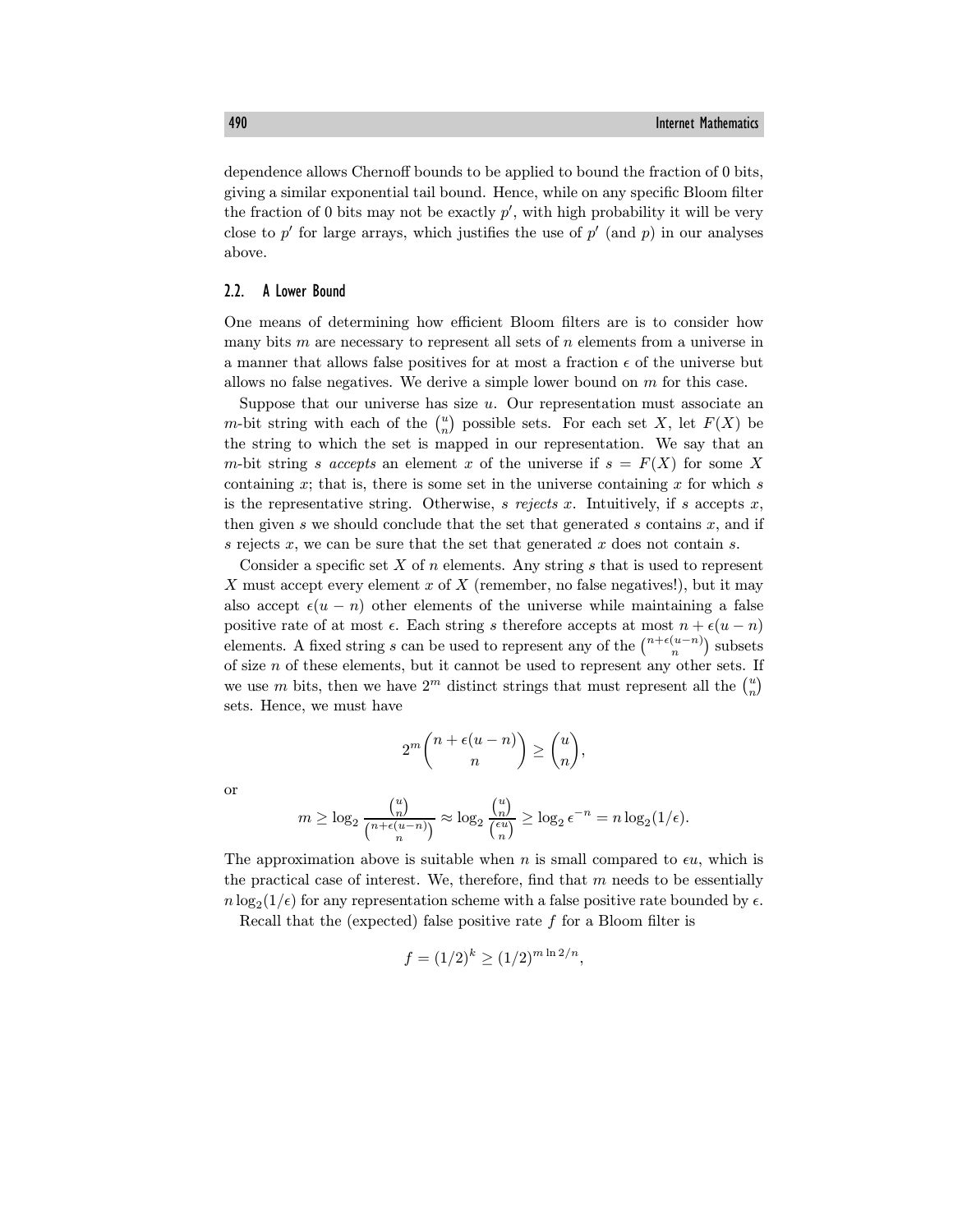since the optimal value for k is  $m \ln 2/n$ . After some algebraic manipulation, we find that  $f \leq \epsilon$  requires

$$
m \ge n \frac{\log_2(1/\epsilon)}{\ln 2} = n \log_2 e \cdot \log_2(1/\epsilon).
$$

Thus, space-wise Bloom filters are within a factor of  $\log_2 e \approx 1.44$  of the (asymptotic) lower bound. Alternatively, keeping the space constant, if we use  $n \cdot j$ bits for the table, optimal Bloom filters will yield a false positive rate of about  $(0.6185)^j$ , while the lower bound error rate is only  $(0.5)^j$ .

There are methods to represent sets that use fewer bits than Bloom filters while maintaining the same rate of false positives, including the compressed Bloom filters discussed in Section 2.6 and techniques based on perfect hashing. Such schemes, however, appear more complicated, require more computation, and offer less flexibility than Bloom filters.

For example, if the set  $X$  of n elements is fixed, one can find a perfect hash function for X, say  $h_X : [1..u] \rightarrow [1..n]$ , plus a fully uniform random hash function  $\phi : [1..u] \to [0..2^j-1]$ . Then for each  $x \in X$ , we store  $\phi(x)$  at location  $h_X(x)$  in a table with n entries of j bits each. Clearly, this scheme matches the lower bound since  $m = n \cdot j$ , and the probability of a false positive is exactly  $1/2<sup>j</sup>$ . On the other hand, any change in the set X would require an expensive recomputation of a perfect hash function.

## 2.3. Hashing vs. Bloom Filters

Hashing is among the most common ways to represent sets. Each item of the set is hashed into  $\Theta(\log n)$  bits, and a (sorted) list of hash values then represents the set. This approach yields very small error probabilities. For example, using  $2 \log_2 n$  bits per set element, the probability that two distinct elements yield the same hash value is  $1/n^2$ . Hence, the probability that any element not in the set matches some hash value in the set is at most  $n/n^2 = 1/n$  by the standard union bound.

Bloom filters can be interpreted as a natural generalization of hashing that allows more interesting tradeoffs between the number of bits used per set element and the probability of false positives. (Indeed, a Bloom filter with just one hash function is equivalent to ordinary hashing.) Bloom filters yield a constant false positive probability even for a constant number of bits per set element. For example, when  $m = 8n$ , the false positive probability is just over 0.02. For most theoretical analyses, this tradeoff is not useful: typically, one needs an asymptotically vanishing probability of error, which is achievable only when we use  $\Theta(\log n)$  bits per element. Hence, Bloom filters have received little attention in the theory community. In contrast, for practical applications, a constant false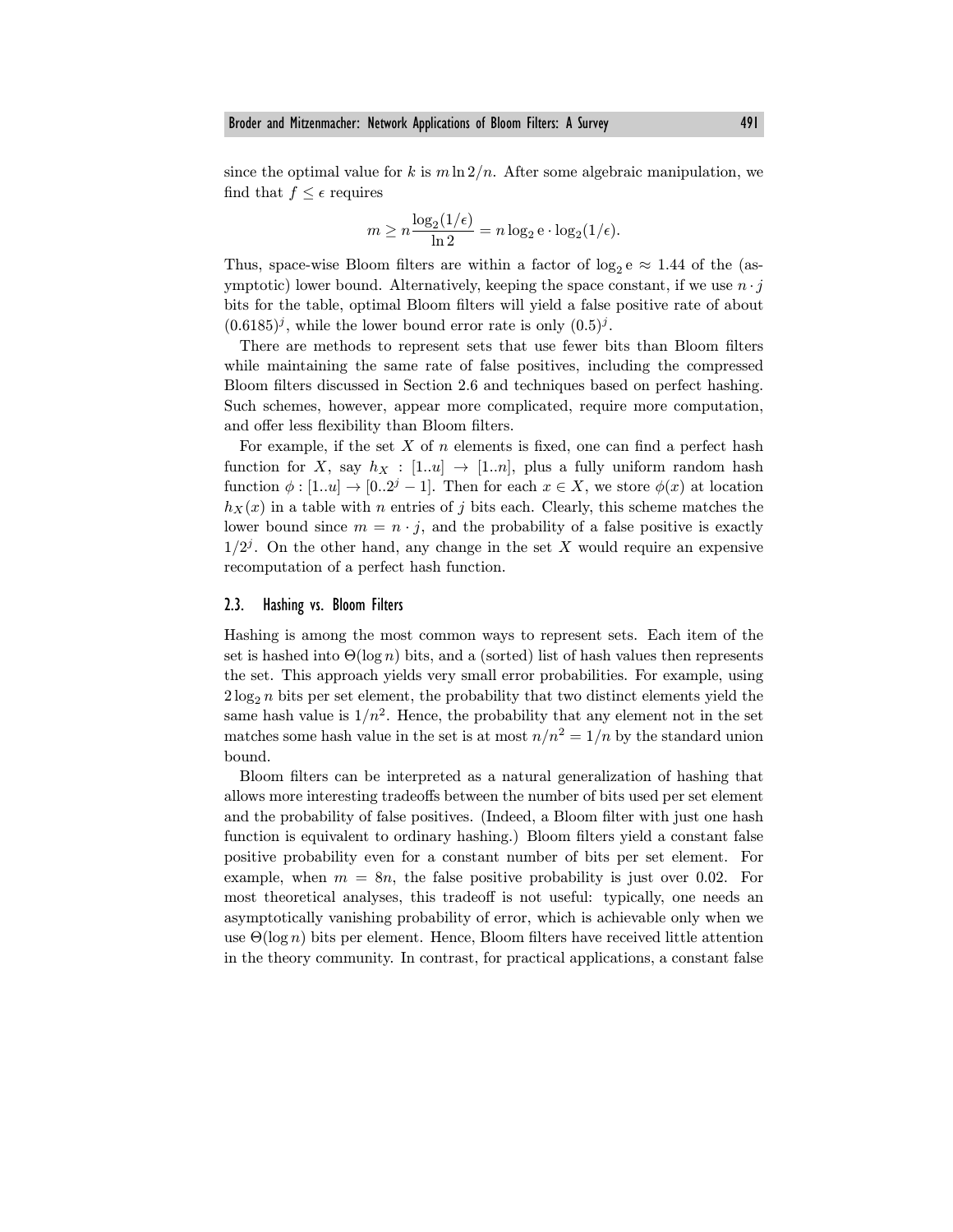positive probability may well be worthwhile in order to keep the number of bits per element constant.

#### 2.4. Standard Bloom Filter Tricks

The simple structure of Bloom filters makes certain operations very easy to implement. For example, suppose that one has two Bloom filters representing sets  $S_1$  and  $S_2$  with the same number of bits and using the same hash functions. Then, a Bloom filter that represents the union of two sets can be obtained by taking the OR of the two bit vectors of the original Bloom filters.

Another nice feature is that Bloom filters can easily be halved in size, allowing an application to dynamically shrink a Bloom filter. Suppose that the size of the filter is a power of 2. To halve the size of the filter, just OR the first and second halves together. When hashing to do a lookup, the highest order bit can be masked.

Bloom filters can also be used to approximate the intersection between two sets. Again, suppose that one has two Bloom filters representing sets  $S_1$  and  $S_2$ with the same number of bits and using the same hash functions. Intuitively, the inner product of the two bit vectors is a measure of their similarity. More formally, the jth bit will be set in both filters if it is set by some element in  $S_1 \cap S_2$ , or if it is set simultaneously by some element in  $S_1 - (S_1 \cap S_2)$  and by another element in  $S_2 - (S_1 \cap S_2)$ . The probability that the jth bit is set in both filters is therefore

$$
\begin{aligned}&\left(1-\left(1-\frac{1}{m}\right)^{k|S_1\cap S_2|}\right)\\&+\left(1-\frac{1}{m}\right)^{k|S_1\cap S_2|}\left(1-\left(1-\frac{1}{m}\right)^{k|S_1-(S_1\cap S_2)|}\right)\left(1-\left(1-\frac{1}{m}\right)^{k|S_2-(S_1\cap S_2)|}\right)\end{aligned}
$$

After some algebraic simplification, we find that the expected magnitude of the inner product of the two Bloom filters is therefore

$$
m\left(1-\left(1-\frac{1}{m}\right)^{k|S_1|}-\left(1-\frac{1}{m}\right)^{k|S_2|}+\left(1-\frac{1}{m}\right)^{k(|S_1|+|S_2|-|S_1\cap S_2|)}\right).
$$

Hence, given  $|S_1|, |S_2|, k, m$ , and the magnitude of the inner product, one can calculate an estimate of the intersection  $|S_1 \cap S_2|$  using the equation above. Note that if  $|S_1|$  and  $|S_2|$  are not given, they can also be estimated by counting the number of 0 bits in the Bloom filters for  $S_1$  and  $S_2$ , since as explained in Section 2.1, the number of 0 bits for a set  $S$  is strongly concentrated around its expectation  $m(1-1/m)^{k|S|}$ .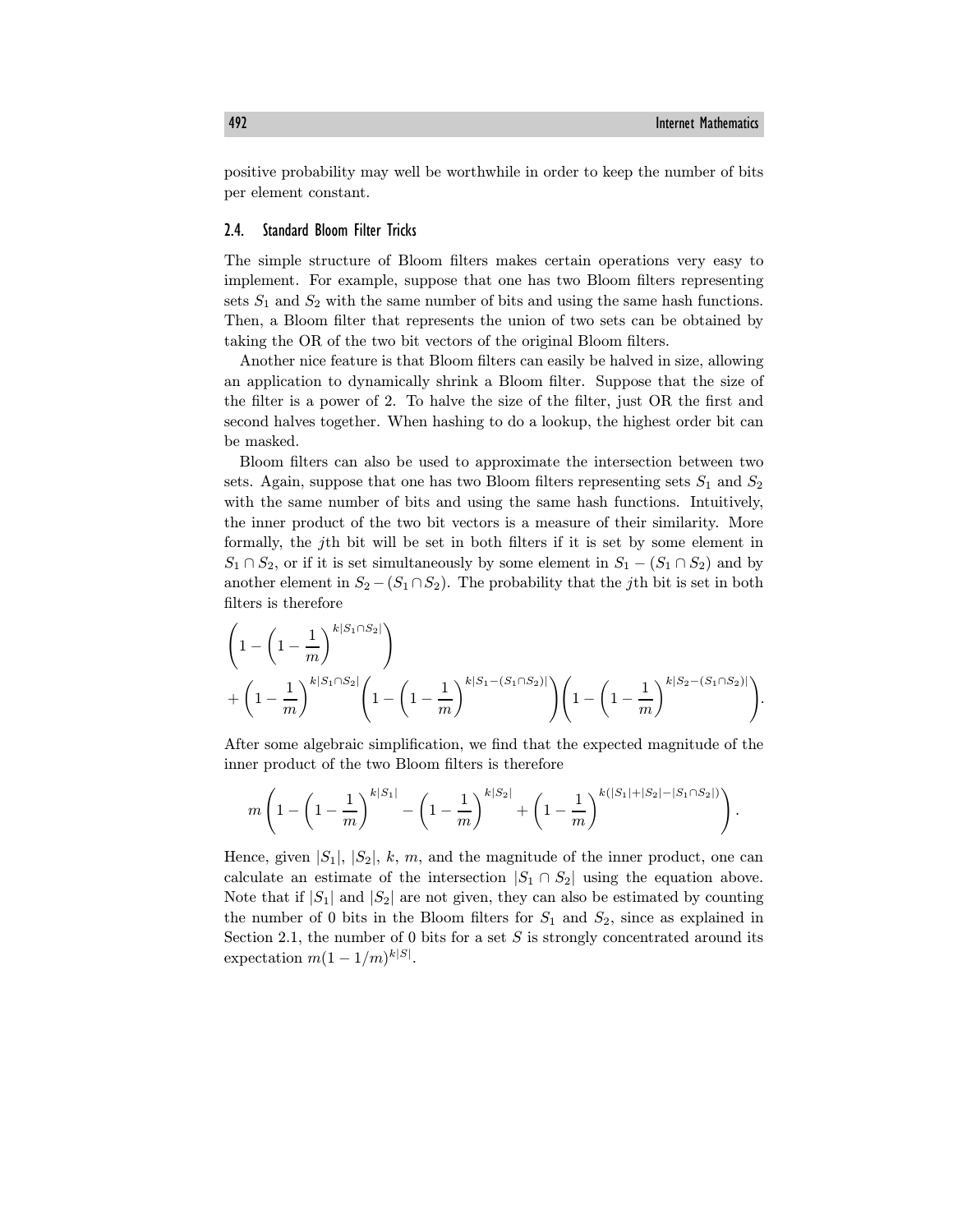Letting  $Z_1$  (respectively  $Z_2$ ) be the number of 0s in the filter for  $S_1$  (respectively  $S_2$ ) and  $Z_{12}$  be the number of 0s in the inner product, we obtain that

$$
\frac{1}{m}\left(1-\frac{1}{m}\right)^{-k|S_1\cap S_2|} \approx \frac{Z_1+Z_2-Z_{12}}{Z_1Z_2}.
$$

#### 2.5. Counting Bloom Filters

Suppose that we have a set that is changing over time, with elements being inserted and deleted. Inserting elements into a Bloom filter is easy; hash the element  $k$  times and set the bits to 1. Unfortunately, one cannot perform a deletion by reversing the process. If we hash the element to be deleted and set the corresponding bits to 0, we may be setting a location to 0 that is hashed to by some other element in the set. In this case, the Bloom filter no longer correctly reflects all elements in the set.

To avoid this problem, Fan et al. [Fan et al. 00] introduced the idea of a counting Bloom filter.<sup>2</sup> In a counting Bloom filter, each entry in the Bloom filter is not a single bit but rather a small counter. When an item is inserted, the corresponding counters are incremented; when an item is deleted, the corresponding counters are decremented. To avoid counter overflow, we choose sufficiently large counters.

The analysis from [Fan et al. 00] reveals that 4 bits per counter should suffice for most applications. To determine a good counter size, consider a counting Bloom filter for a set with  $n$  elements,  $k$  hash functions, and  $m$  counters. Let  $c(i)$  be the count associated with the *i*th counter. The probability that the *i*th counter is incremented  $j$  times is a binomial random variable:

$$
\mathbb{P}(c(i) = j) = {nk \choose j} \left(\frac{1}{m}\right)^j \left(1 - \frac{1}{m}\right)^{nk - j}.
$$

The probability that any counter is at least j is bounded above by  $m\mathbb{P}(c(i) \geq j)$ , which can be calculated using the above formula.

A loose but useful bound can also be derived as follows:

$$
\mathbb{P}(c(i) \ge j) \le {nk \choose j} \frac{1}{m^j} \le \left(\frac{enk}{jm}\right)^j.
$$

Suppose that we restrict ourselves to  $k \leq (\ln 2)m/n$ , since we have argued that we can optimize the false positive rate with  $k = (\ln 2)m/n$ . Then,

$$
\mathbb{P}(\max_{i} c(i) \geq j) \leq m \left(\frac{e \ln 2}{j}\right)^j.
$$

<sup>&</sup>lt;sup>2</sup>The name "counting Bloom filter" for this data structure was introduced in [Mitzenmacher 02].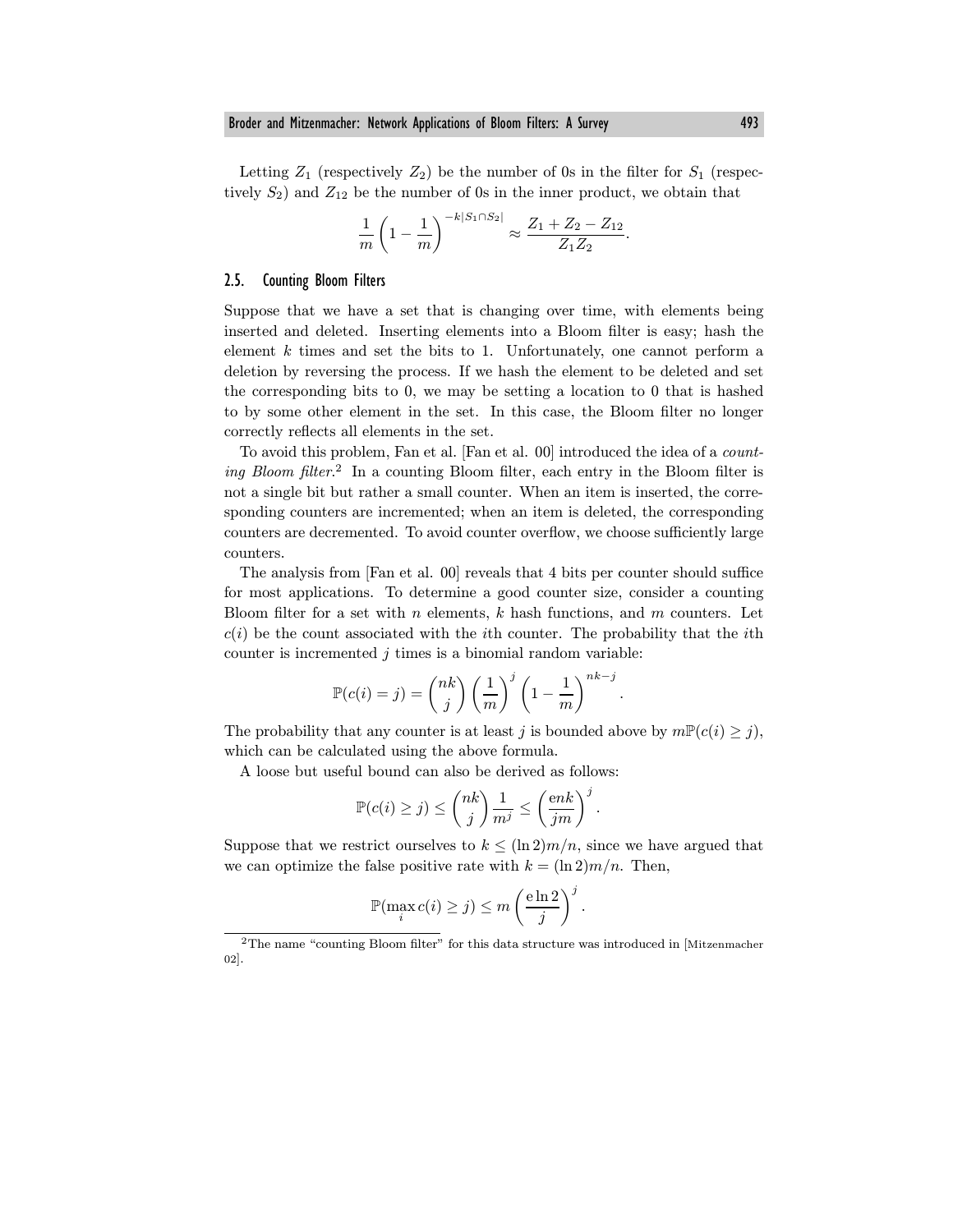If we allow 4 bits per counter, the counter will overflow if and only if some counter reaches the value 16. From the above we have

$$
\mathbb{P}(\max_i c(i) \ge 16) \le 1.37 \times 10^{-15} \times m.
$$

This bound holds for every set of at most  $n$  items, so a union bound says that a counting Bloom filter that represents  $t$  different sets of at most  $n$  items during its history overflows with probability at most  $1.37 \times 10^{-15} \times mt$ . This will suffice for most applications.

Another way of interpreting this result is to observe that when there are  $m \ln 2$ total counter increments spread over  $m$  counters, then with high probability the maximum counter value is  $O(\log m)$  and hence only  $O(\log \log m)$  bits are necessary for each counter.

In practice, when a counter does overflow, one approach is to leave it at its maximum value. This can cause a later false negative only if eventually the counter goes down to 0 when it should have remained nonzero. If the deletions are random, the expected time to this event is relatively large.

#### 2.6. Compressed Bloom Filters

In [Mitzenmacher 02], Mitzenmacher addresses the following question: suppose that a server is sending a Bloom filter to several other servers over a network. Can we gain anything by compressing the resulting Bloom filter? If we choose the optimal value for  $k$  to minimize the false probability as calculated previously, then  $p = 1/2$ . Under our assumption of good random hash functions, the bit array is essentially a random string of  $m$  0s and 1s, with each entry being 0 or 1 with probability 1/2. It would therefore seem that compression cannot offer any gain.

Mitzenmacher demonstrates the flaw in this reasoning. The problem is that we have optimized the false positive rate of the Bloom filter under the constraint that there are  $m$  bits in and  $n$  elements represented by the filter. Suppose instead that we optimize the false positive rate of the Bloom filter under the constraint that the number of bits to be sent *after compression* is  $z$ , but the size  $m$  of the array in its uncompressed form can be larger. It turns out that using a larger, but sparser, Bloom filter can yield the same false positive rate with a smaller number of transmitted bits. Alternatively, one can use the same number of transmitted bits but improve the false positive rate, or find a more suitable tradeoff between the two.

An example is given in Table 1, where the goal is to obtain small false positive rates while using less than 16 transmitted bits per element. Without compression, the optimal number of hash functions is 11, and the false positive probability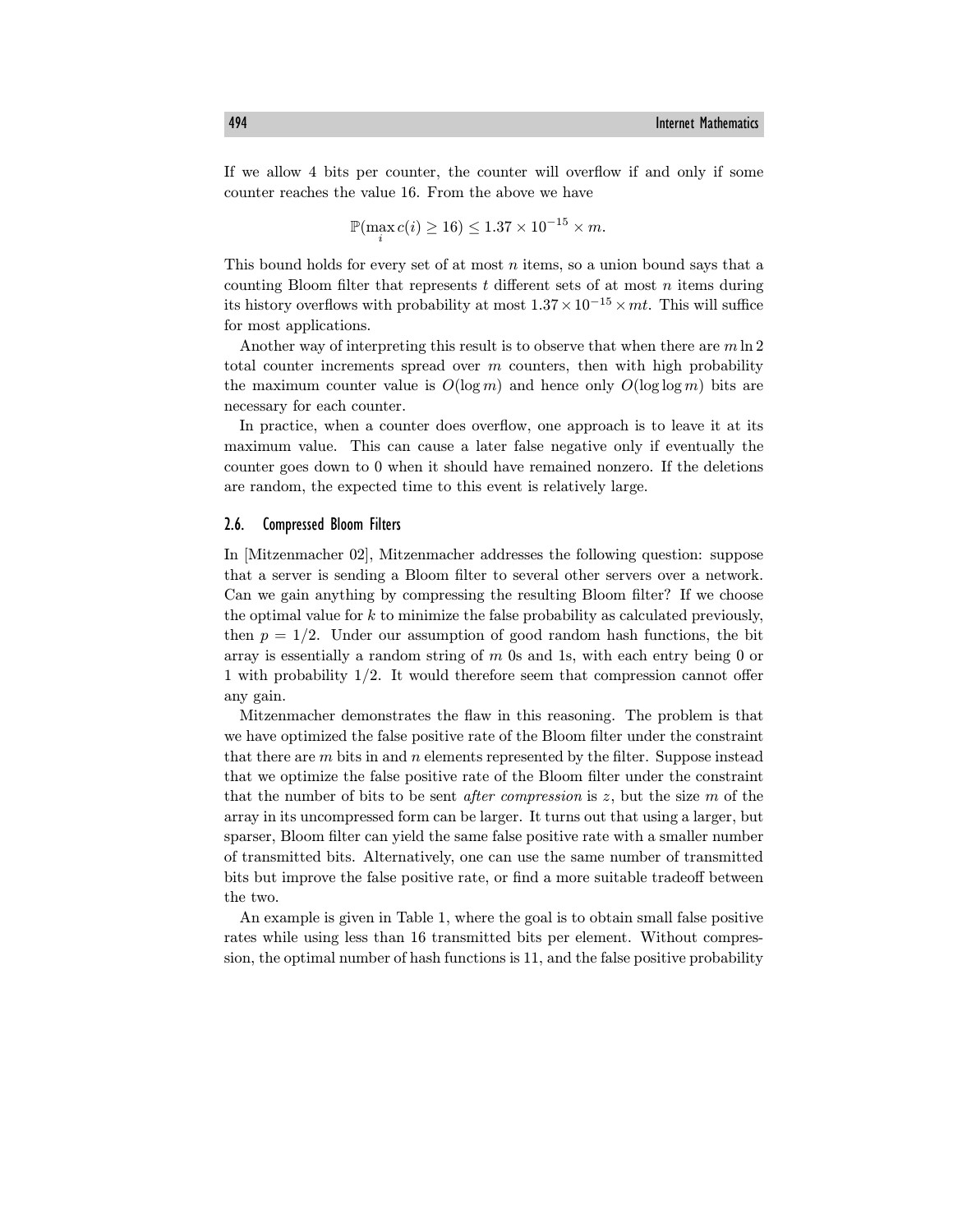| Array bits per element        | m/n | -16      | 28               | 48               |
|-------------------------------|-----|----------|------------------|------------------|
| Transmission bits per element | z/n |          | 15.846           | 15.829           |
| Hash functions                |     |          |                  |                  |
| False positive probability    |     | 0.000459 | $\big  0.000314$ | $\big  0.000222$ |

Table 1. Using at most sixteen bits per element after compression, a bigger but sparser Bloom filter can reduce the false positive probability.

is 0.000459. By making a sparse Bloom filter using 48 bits per element but only 3 hash functions, one can compress the result down to less than 16 bits per item (with high probability) and decrease the false positive probability by roughly a factor of 2.

# 3. Historical Applications

## 3.1. Dictionaries

Bloom introduced Bloom filters in conjunction with an application to hyphenation programs [Bloom 70]. Most words can be hyphenated appropriately by applying a few simple rules. Some words, say around ten percent, require a table lookup. To avoid storing all the words that can be handled via the simple rules, Bloom suggests using a Bloom filter to keep a dictionary of words that require a lookup. False positives here cause words that could be handled via the simple rules to require a lookup.

Bloom filters were also used in early UNIX spell-checkers [McIlroy 82, Mullin and Margoliash 90]. Rather than store and search a dictionary, a Bloom filter representation of the dictionary was stored. A false positive could allow a misspelled word to be ignored. In early systems, where memory was a scarce and valuable resource, the space savings of a Bloom filter offered significant performance advantages.

Bloom filters were proposed as a means of succinctly storing a dictionary of unsuitable passwords for security purposes by Spafford [Spafford 92]. Manber and Wu describe a simple way to extend the technique so that passwords that are within edit distance 1 of the dictionary word are also not allowed [Manber and Wu 94]. In this setting, a false positive could force a user to avoid a password even if does not lie in the set of unsuitable passwords.

## 3.2. Databases

Bloom filters also found very early uses in databases. One use is to speed up semi-join operations [Bratbergsengen 84, Valdurez and Gardarin 84, Mackett and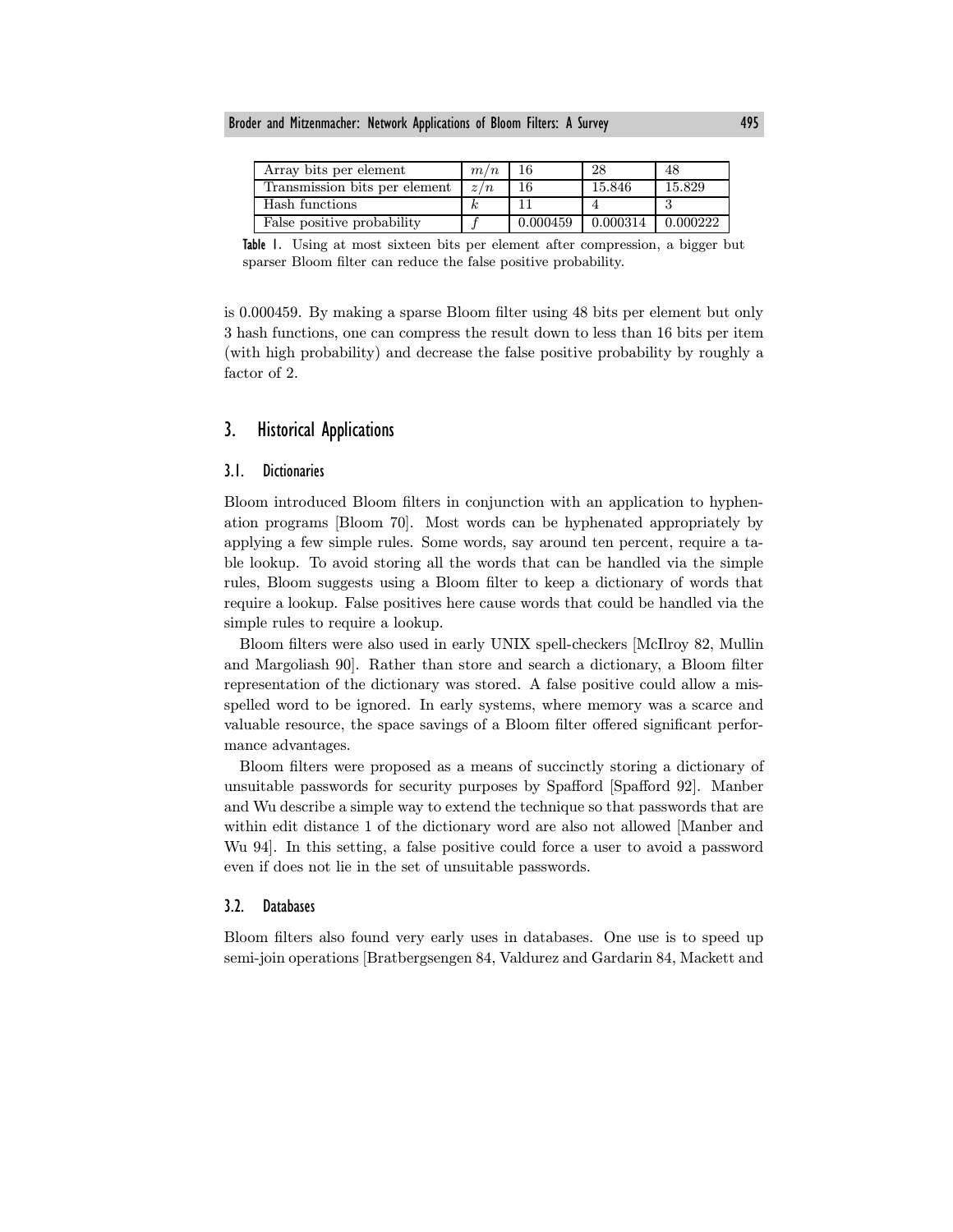Lohman 86, Mullin 90]. For example, suppose that one wanted to determine the employees of a business that live in cities where the cost of living is greater than 50,000 dollars. In a distributed database, one host might hold the information regarding the cost of living, while another might hold the information regarding where employees live. Rather than have the first database send a list of cities to the second, the first could send a Bloom filter of this list. The second host can then send a list of potential employee/city pairs back to the first database, where false positives can be removed. This has the potential to reduce overall communication between the two hosts. In a related vein, Bloom filters can be used to estimate the size of semi-join operations, using the fact that Bloom filters can be used to estimate intersections as described in Section 2.4 [Mullin 93].

Bloom filters can also be used for differential files [Gremilion 82, Mullin 83]. Suppose that all the changes to a database that occur during the day are processed as a batch job. A differential file then keeps track of changes that occur during the day. If one wants to read a record, one has to know if the record has been changed by some transaction in the differential file (in which case the differential file must be read) or if it can be read directly from the database. Instead of keeping a list of all records that have changed, one can keep a Bloom filter of records that have been changed. Here, a false positive forces one to read the differential file and the database even when a record has not been changed.

# 4. A Sample Network Application: Distributed Caching

To begin our survey of network applications, we present an early and especially instructive example of Bloom filters in a distributed protocol. Fan, Cao, Almeida, and Broder describe Summary Cache, which uses Bloom filters for Web cache sharing [Fan et al. 00]. In their setup, proxies cooperate in the following way: on a cache miss, a proxy attempts to determine if another proxy cache holds the desired Web page; if so, a request is made to that proxy rather than trying to obtain that page from the Web.

For such a scheme to be effective, proxies must know the contents of other proxy caches. In Summary Cache, to reduce message traffic, proxies do not transfer URL lists corresponding to the exact contents of their caches, but instead periodically broadcast Bloom filters that represent the contents of their cache. If a proxy wishes to determine if another proxy has a page in its cache, it checks the appropriate Bloom filter. In the case of a false positive, a proxy may request a page from another proxy, only to find that that proxy does not actually have that page cached. In that case, some additional delay has been incurred. In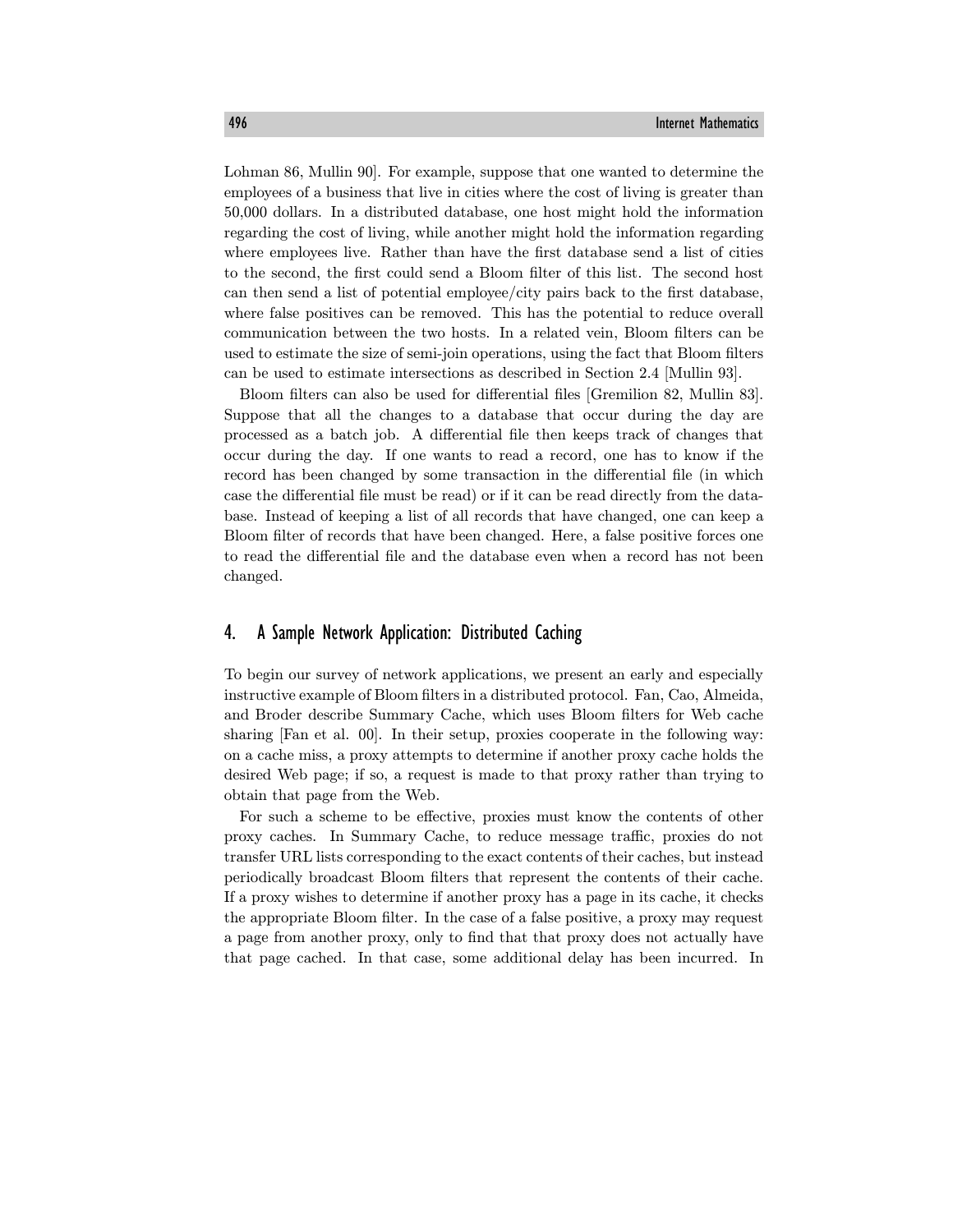this setting, false positives and false negatives may occur even without a Bloom filter, since the cache contents may change between periodic updates. The small additional chance of a false positive introduced by sending a Bloom filter is greatly outweighed by the significant reduction in network traffic achieved by using the succinct Bloom filter instead of sending the full list of cache contents. This technique is used in the open source Web proxy cache Squid, where the Bloom filters are referred to as Cache Digests [Rousskov and Wessels 98].

Since cache contents are changing frequently, [Fan et al. 00] suggests that caches use a counting Bloom filter to track their own cache contents, and broadcast the corresponding standard 0-1 Bloom filter to the other proxies. The alternative would be to construct a new Bloom filter from scratch whenever an update is sent; using the counting Bloom filter both reduces and amortizes this cost. Using delta compression and compressed Bloom filters, as described in [Mitzenmacher 02], can yield a further reduction in the number of bits transmitted.

# 5. Applications: P2P/Overlay Networks

An early peer-to-peer application of Bloom filters is due to Marais and Bharat [Marais and Bharat 97] in the context of a desktop web browsing assistant called Vistabar. Cooperative users of Vistabar store annotations and comments about the web pages that they visited in a central repository. Conversely, they see these comments whenever they load an annotated page. Rather than make a request for each URL encountered, Vistabar downloads periodically a Bloom filter corresponding to all annotated URLs.

#### 5.1. Moderate-Sized P2P Networks

Many constructions for peer-to-peer networks use distributed hash tables in order to locate objects [Druschel and Rowstron 01, Ratnasamy et al. 01, Stoica et al. 01]. Distributed hash tables are particularly useful for large-scale scalability and for coping with peer-to-peer networks where individual nodes may frequently enter or leave the system.

For moderate-sized and more robust peer-to-peer systems of hundreds of nodes, Bloom filters may provide an attractive alternative for locating objects over distributed hash tables. While keeping a list of objects stored at every other node in a peer-to-peer system may be prohibitive, keeping a Bloom filter for every other node may be tractable. For example, instead of using a 64-bit identifier for each object, a Bloom filter could use 8 or 16 bits per object. False positives in this situation yield extraneous requests for objects to nodes that do not have them. A prototype P2P system dubbed PlanetP based on this idea is described in [Cuena-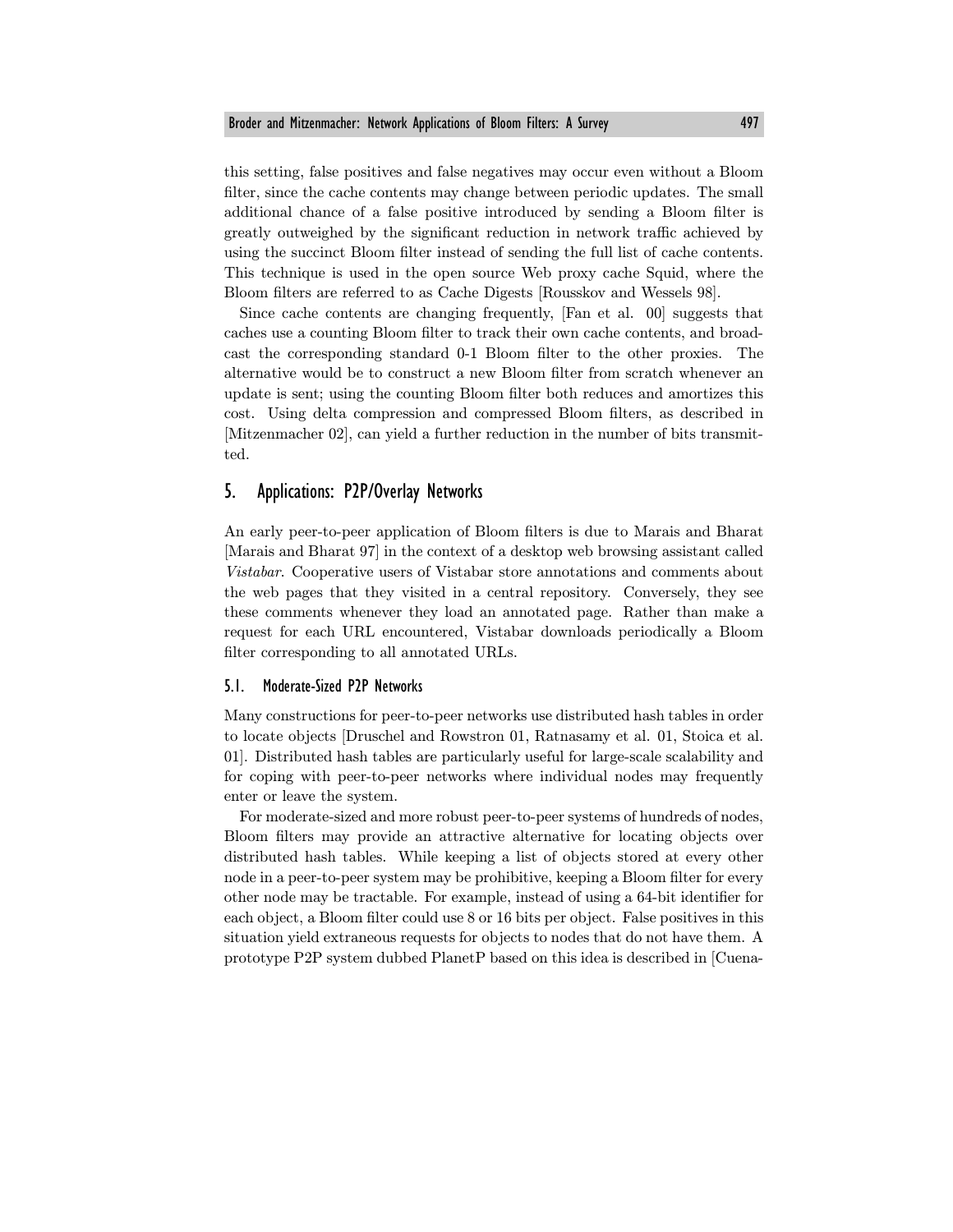Acuna et al. 02]; the filters actually store keywords associated with documents instead of object IDs. Implementation challenges include how frequently filters need to be updated.

In [Ledlie et al. 02], a similar approach that makes additional use of grouping and hierarchy is described. There, the idea is to introduce some hierarchy so that groups of nodes are governed by a leader. The leaders are meant to be more stable, long-lasting nodes that form a peer-to-peer network using Bloom filters in a manner similar to that described above, except that the Bloom filters cover objects held by the group. The group leader controls routing within a group and other group-specific issues.

#### 5.2. Approximate Set Reconciliation for Content Delivery

Byers, Considine, Mitzenmacher, and Rost [Byers et al. 02a] demonstrate another area where Bloom filters can be useful in peer-to-peer applications. They suggest that peers may want to solve the following type of approximate set recon*ciliation* problems. Suppose peer A has a set of items  $S_A$ , and peer B has a set of items  $S_B$ . Peer B would like to send peer A a succinct data structure so that A can start sending B items that B does not have, that is, items in  $S_A - S_B$ . One approach is to have  $B$  send  $A$  a Bloom filter;  $A$  then runs through its elements, checking each one against the Bloom filter, and sending any element that does not lie in  $S_B$  according to the filter. Because of false positives, not all elements in  $S_A - S_B$  will be sent, but most will. The authors also consider an alternative data structure that uses Bloom filters, but allows for faster determination of elements in  $S_A - S_B$  when the difference is small [Byers et al. 02b]. This work demonstrates that Bloom filters can also be useful as subroutines inside of more complex data structures.

The application [Byers et al. 02a] addresses the distribution of large files to many peers in overlay networks. The authors argue for encoded content. In this setting, peers may wish to collaborate during downloads, by receiving encoded packets from other peers as well as from the source, thus effectively increasing the download rate. If the encoded content is over a large alphabet, the problem of determining which encoded packets peer  $B$  needs that peer  $A$  has is simply the problem of determining  $S_A - S_B$ . Since the content is redundantly encoded, obtaining a large fraction of  $S_A - S_B$  rather than the entire set is sufficient in this situation.

#### 5.3. Set Intersection for Keyword Searches

Reynolds and Vahdat use Bloom filters in a similar fashion as [Byers et al. 02a], except that their goal is to find the set intersection instead of the set difference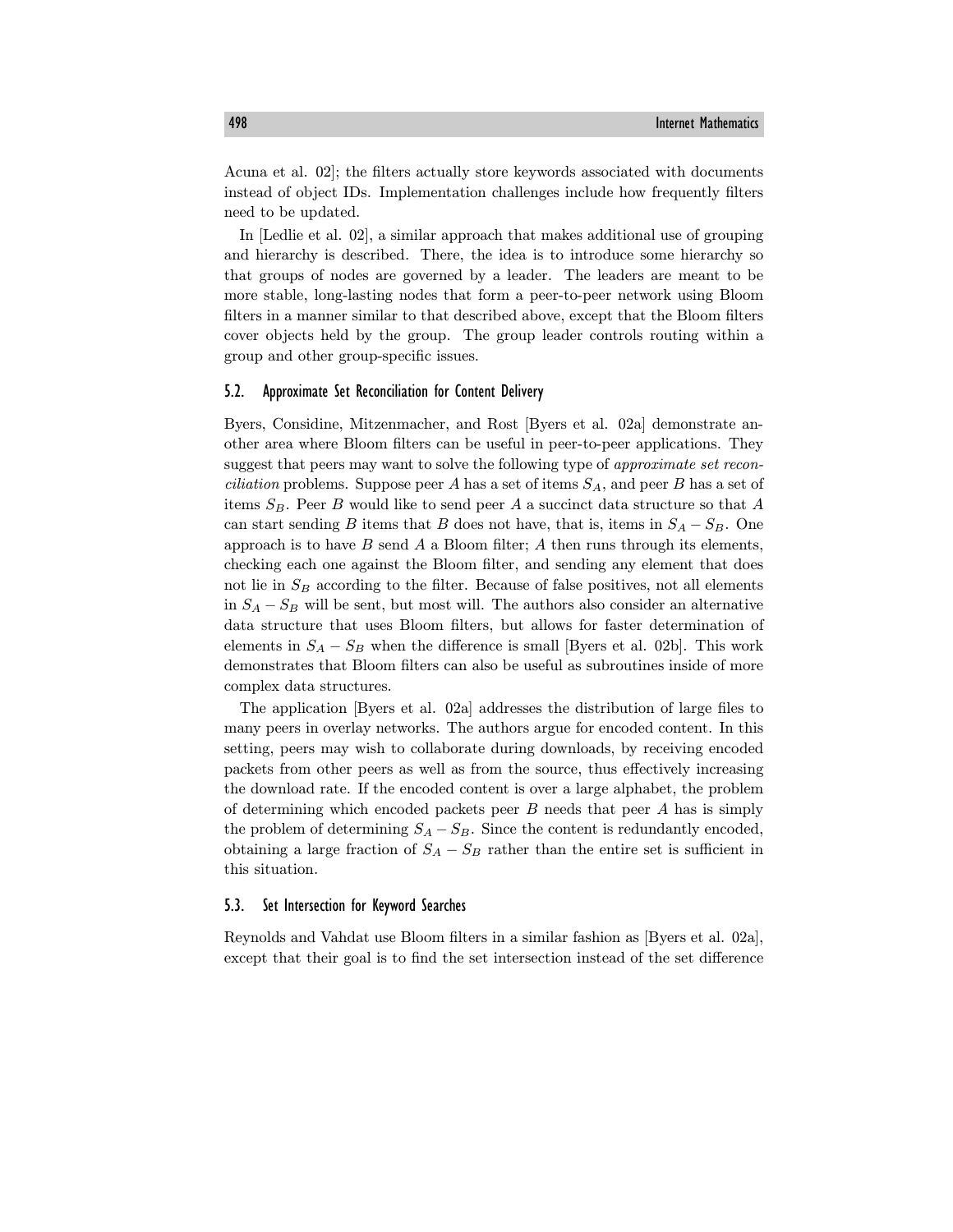[Reynolds and Vahdat 03]. Their approach is essentially the same as for database joins. Peer B can send a Bloom filter representing  $S_B$  to A; peer A then sends the elements of  $S_A$  that appear to be in  $S_B$  according to the filter. False positives yield elements of  $S_A$  that are in fact not in  $S_B$ , but, if desired, B can then determine these elements to find  $S_A \cap S_B$  exactly. The Bloom filter approach allows  $S_A \cap S_B$  to be determined with fewer bits transmitted than A sending the entire set  $S_A$ . Reynolds and Vahdat describe how using this approach for set intersection allows for efficient distributed inverted keyword indices for keyword search in an overlay network over a peer-to-peer architecture. When a document is published, the author also selects a set of keywords for the document. Each node in the network is responsible for a set of keywords in the inverted index; hashes of the keyword determine the responsible nodes. To handle conjunctive queries involving multiple nodes, the set intersection methods above are used to reduce the amount of information that needs to be sent to determine the appropriate documents.

## 6. Applications: Resource Routing

## 6.1. A Basic Routing Protocol

Before describing specific resource routing protocols in the literature, we provide a general framework that highlights the main idea of resource routing protocols. This general framework was described by Czerwinski et al. as part of their architecture for a resource discovery service [Czerwinski et al. 99].

Suppose that we have a network in the form of a rooted tree, with nodes holding resources. Resource requests starting inside the tree head toward the root. Each node keeps a unified list of resources that it holds or that are reachable through any of its children, as well as individual lists of resources for it and each child. When a node receives a request for a resource, it checks its unified list to make sure it has a way of routing that request to the resource. If it does, it then checks the individual lists to find whether it holds the resource or how to route the request toward the proper node via an appropriate child node; otherwise, it passes the request further up the tree toward the root.

This rather straightforward routing protocol becomes more interesting if the resource lists are represented by Bloom filters. The property that a union of Bloom filters can be obtained by ORing the corresponding individual Bloom filters allows easy creation of unified resource lists. False positives in this situation may cause a routing request to go down an incorrect path. In such a case backtracking up the tree may be necessary, or a slower but safer routing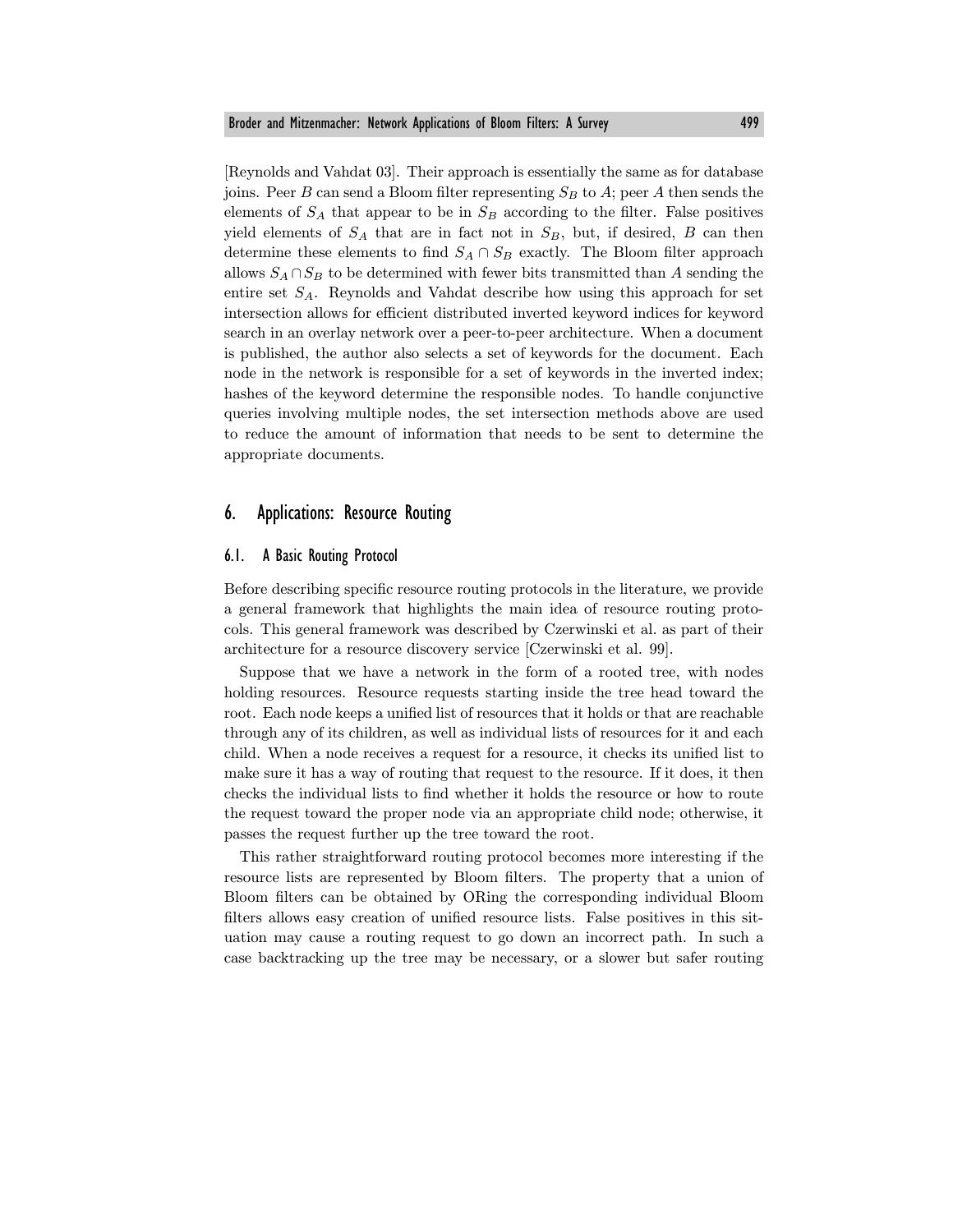mechanism may be used as a back-up. Several recent papers utilize a resource routing mechanism of this form.

#### 6.2. Resource Routing on P2P Networks

Rhea and Kubiatowicz [Rhea and Kubiatowicz 02] utilize the ideas in the basic protocol in Section 6.1 to design a probabilistic routing algorithm for peer-to-peer location mechanisms, in conjunction with the OceanStore project [Kubiatowicz et al. 00]. The goal is to ensure that when a requested file has a file replica nearby in the system, it is found and the request is routed efficiently along a shortest path. Such an algorithm can be used in conjunction with a more expensive routing algorithm such as those suggested for specific P2P networks [Druschel and Rowstron 01, Ratnasamy et al. 01, Stoica et al. 01].

Rhea and Kubiatowicz have each node in the network keep an array of Bloom filters for every adjacent edge in the overlay topology. In the array for each edge, there is a Bloom filter for each distance d, up to some maximum value, so that the dth Bloom filter in the array keeps track of files reachable via d hops through the overlay network along that edge. Rhea and Kubiatowicz call this array of Bloom filters an attenuated Bloom filter. The attenuated Bloom filter only finds files within  $d$  hops, but it is likely to find the shortest path to a file replica if many such paths exist. A more expensive algorithm can be applied if the file cannot be found according to the attenuated Bloom filter or if more than d hops are taken, which suggests that a false positive has occurred. Major challenges in this approach involve keeping the Bloom filters up-to-date without generating too much network traffic.

## 6.3. Geographic Routing

Hsiao suggests using this type of routing for a geographic routing system for mobile computers [Hsiao 01]. For convenience, suppose that the geographic space is a square region that is recursively subdivided into smaller squares, each one-fourth the area of the previous level. That is, each parent square is broken into four children squares, giving a natural implicit tree hierarchy. If the smallest square subregions have side length 1 and the side length of the original square is k, there will be  $\log_2 k + 1$  levels in this recursive structure.

For the geographic routing scheme, each node contains a Bloom filter representing the list of mobile hosts reachable through itself or through its three siblings at each level. Using these filters, a source finds the level corresponding to the smallest geographic region that currently contains it and its desired destination, and then forwards a message to the center of the sibling at that level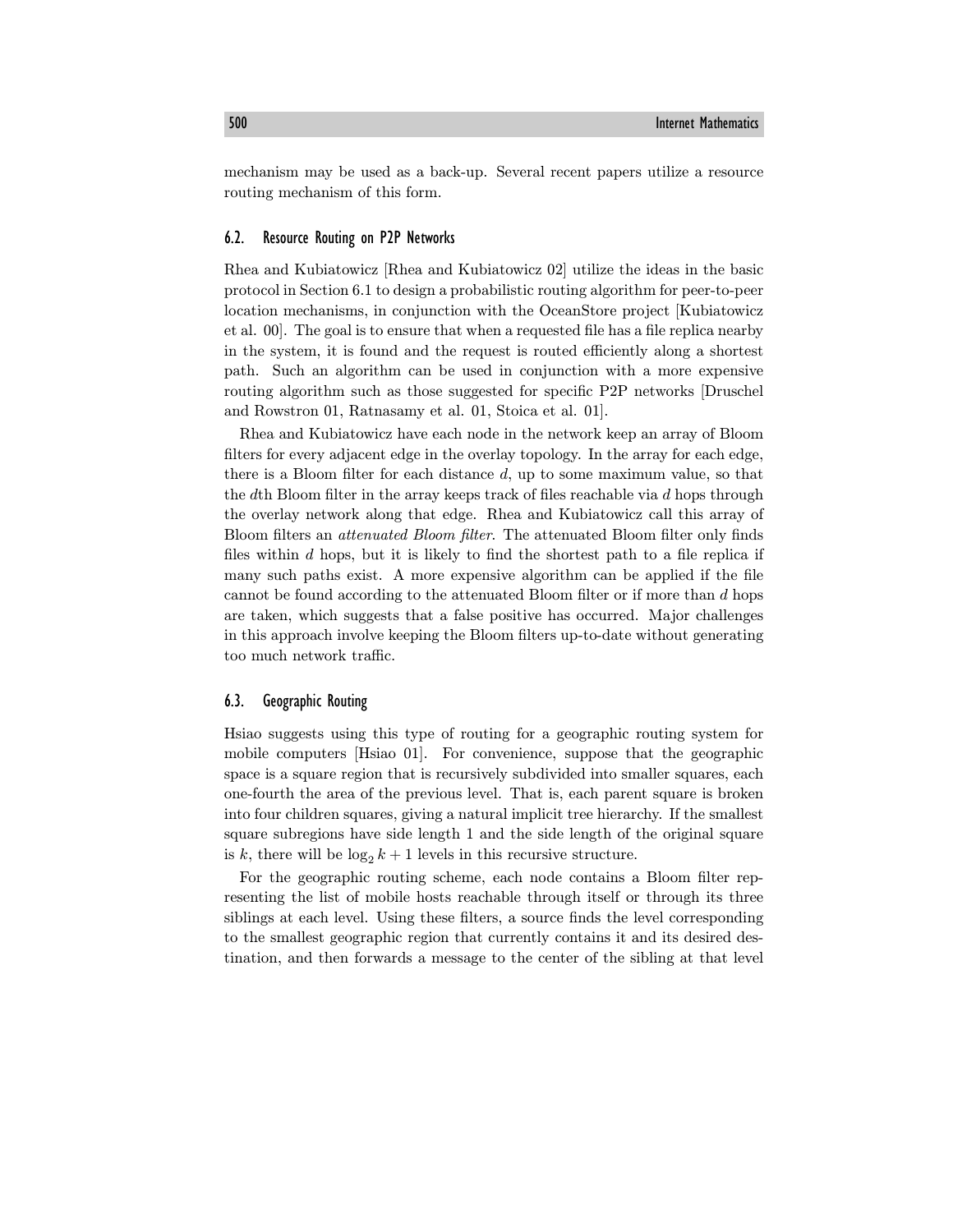that contains the destination node. Intermediate nodes forward the message appropriately, recursing down the implicit tree until the destination is reached.

Distributed hashing has also been proposed as a means of accomplishing geographic routing [Li et al. 00]. So for both P2P network and geographic routing, Bloom filters have been suggested as a possible alternative to distributed hashing that may prove better for systems of intermediate size. Exploring and understanding the tradeoffs between these two techniques would certainly be an interesting area for future work.

# 7. Applications: Packet Routing

In the area of packet routing, several diverse uses of Bloom filters have been proposed. We examine how Bloom filters can be used to aid early detection of forwarding loops, to find heavy flows for the Stochastic Fair Blue queue management scheme, and to potentially speed up the forwarding of multicast packets.

#### 7.1. Detecting Loops in Icarus

Whitaker and Wetherall suggest using a small Bloom filter in order to avoid forwarding loops in unicast and multicast protocols [Whitaker and Wetherall 02]. Normally packets trapped in a forwarding loop are detected and removed from a network using the IP Time-To-Live field, whereby a counter keeps track of the number of hops that the packet has taken and removes it if the number of hops grows too large. If loops are small, the Time-To-Live field may not prevent substantial unnecessary looping. While such loops are rare in the long-standing protocols guiding most Internet traffic today, the authors suggest that it could be a significant problem for experimental protocols, such as those being suggested for peer-to-peer networks. To avoid this problem, the authors suggest that each packet carry a small Bloom filter in each header, where the Bloom filter is used to keep track of the set of nodes visited. Each node has a corresponding mask that can be ORed into the Bloom filter as it passes; if the filter does not change, there may be a loop.

#### 7.2. Queue Management: Stochastic Fair Blue

Stochastic Fair Blue provides a queue management algorithm that uses a counting Bloom filter to detect overly aggressive or non-responsive flows [Feng et al. 01]. (The idea of using Bloom filters to detect flow behavior arises again in our discussion of applications of Bloom filters to measurement tools in Section 8.1.) Each packet arrival increments  $k$  counters of a counting Bloom filter based on, for example, hashes of the source-destination pair, so all packets in a flow hash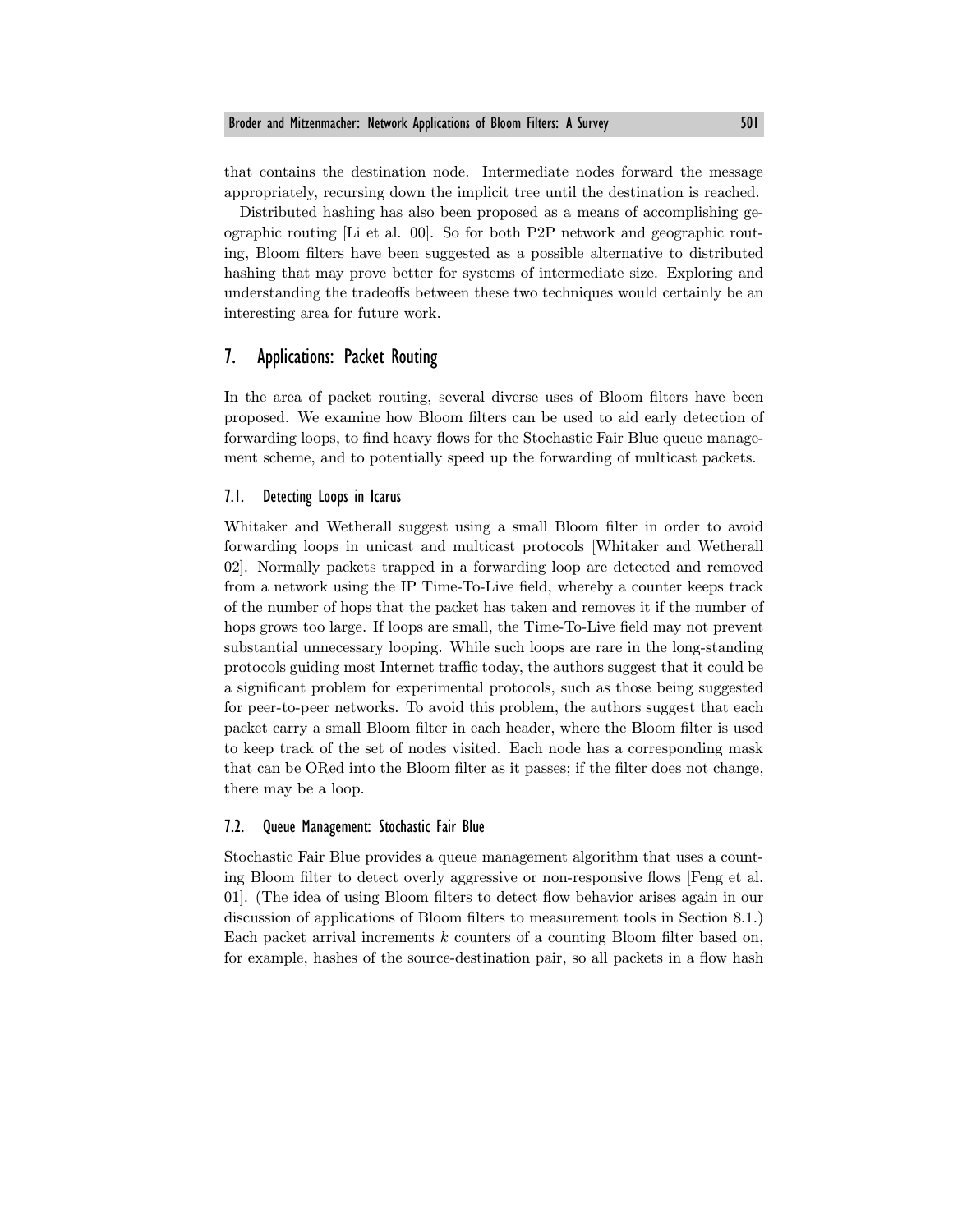to the same counters. When a packet is processed, the corresponding counters are decremented. Each Bloom filter entry has an associated value  $p_i$ , used to represent a marking probability associated with that counter. The marking probability associated with a counter goes up by some  $\delta$  if, when a packet arrives, the number of packets queued in the system corresponding to that counter lies above some threshold; similarly, if, when a packet arrives, there are no packets queued in the system corresponding to that counter, then the marking probability is decreased by  $\delta$ . The probability that a packet is marked, which denotes congestion to the end hosts, is the minimum of the marking probabilities associated with the k Bloom filter counters after arrival. Flows that are filling a buffer will therefore have higher probabilities of being marked. Flows that are non-responsive to marking will eventually drive the marking probability high; when it is above a certain threshold, the router can limit the flow to a fixed amount of bandwidth or adopt some other rate-limiting policy.

A false positive can occur in this situation if a well-behaved flow happens to hash into  $k$  counters that are also hashed into by non-responsive flows. In this case a flow might be punished even though it responds in a proper fashion. One way to mitigate this effect, suggested in [Feng et al. 01], is to change the hash functions periodically, so that if a responsive flow is being punished unfairly the resetting of the hash functions makes it extremely unlikely that it continues to be punished.

#### 7.3. Multicast

When packets are being sent through a multicast tree, the router associates multicast addresses with interface lists. One way to think of this is that each multicast address corresponds to an associated list of interfaces, or connections; if a packet associated with a multicast address comes in on one interface of the list associated with an address, it should be forwarded through all other interfaces on the list.

Grönvall suggests an alternative using Bloom filters [Grönvall 00]. Instead of keeping a list of interfaces for each address, there can be a Bloom filter of addresses associated with each interface. When a packet with a multicast address arrives on one interface, the Bloom filters for all the other interfaces are checked to see if packets with that address should be forwarded along that interface. This avoids the need entirely to store addresses at the router. Parallelization can be used to speed the check of each packet against all interfaces. Handling the removal of an address from an interface is not discussed, but one could imagine using a counting Bloom filter to handle deletions from the Bloom filter accordingly.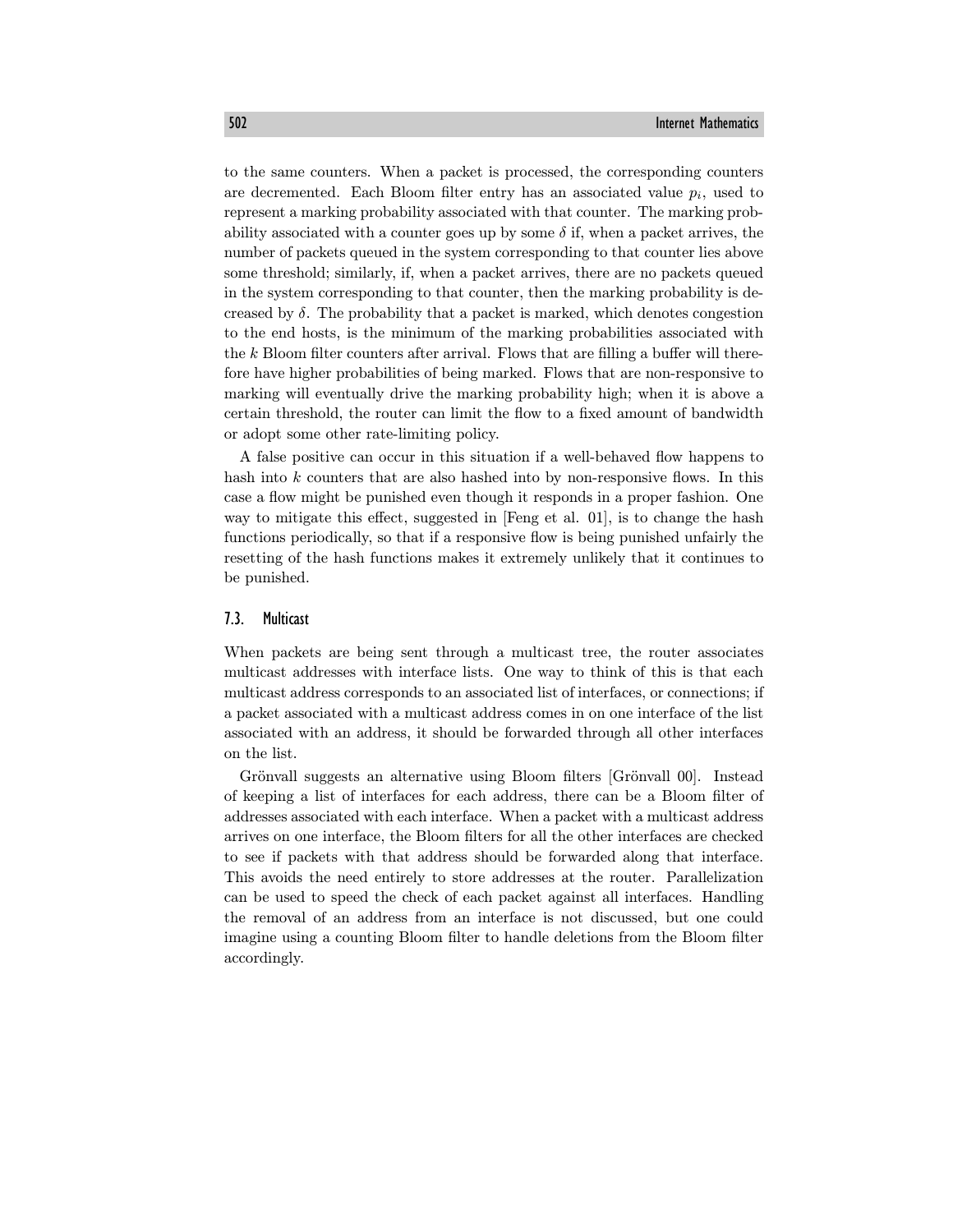# 8. Applications: Measurement Infrastructure

A growing problem for networks is how to provide a reasonable measurement infrastructure. How many packets from a given flow pass through a router? Has a packet from this source passed through this router recently? The challenge in coping with such questions lies in the tremendous amounts of data being processed, making complete measurement extremely expensive. Because of their succinctness, Bloom filters may be useful for many such problems, as the examples in this section illustrate.

## 8.1. Recording Heavy Flows

Estan and Varghese present an excellent application of Bloom filters to traffic measurement problems inside of a router, reminiscent of the techniques used in the Stochastic Fair Blue algorithm [Estan and Varghese 02]. (While the authors do not label their data structure a Bloom filter variation, it will be clear that it is from the discussion below.)

The goal is to easily determine heavy flows in a router. Each packet entering is hashed k times into a Bloom filter. Associated with each location in the Bloom filter is a counter that records the number of packet bytes that have passed through the router associated with that location. The counter is incremented by the number of bytes in the packet. If the minimum counter associated with a packet is above a certain threshold, the corresponding flow is placed on a list of heavy flows. Heavy flows can thereby be detected with a small amount of space and a small number of operations per packet.

A false positive in this situation corresponds to a light flow that happens to hash into  $k$  locations that are also hashed into by heavy flows, or to a light flow that happens to hash into locations hit by several other light flows. Estan and Varghese introduce the idea of a conservative update, an interesting variation that reduces the false positive rate significantly for real data. When updating a counter upon a packet arrival, it is clear that the number of previous bytes associated with the flow of that packet is at most the minimum over its k counters. Call this  $M_k$ . If the new packet has B bytes, the number of bytes associated with this flow is at most  $M_k + B$ . So the updated value for each of the k counters should be the maximum of its current value and  $M_k + B$ . Instead of adding B to each counter, conservative update only changes the values of the counters to reflect the most possible bytes associated with the flow, as shown in the example in Figure 2. This reduces the probability that several light flows hashing to the same location can raise the counter value at this location over the threshold.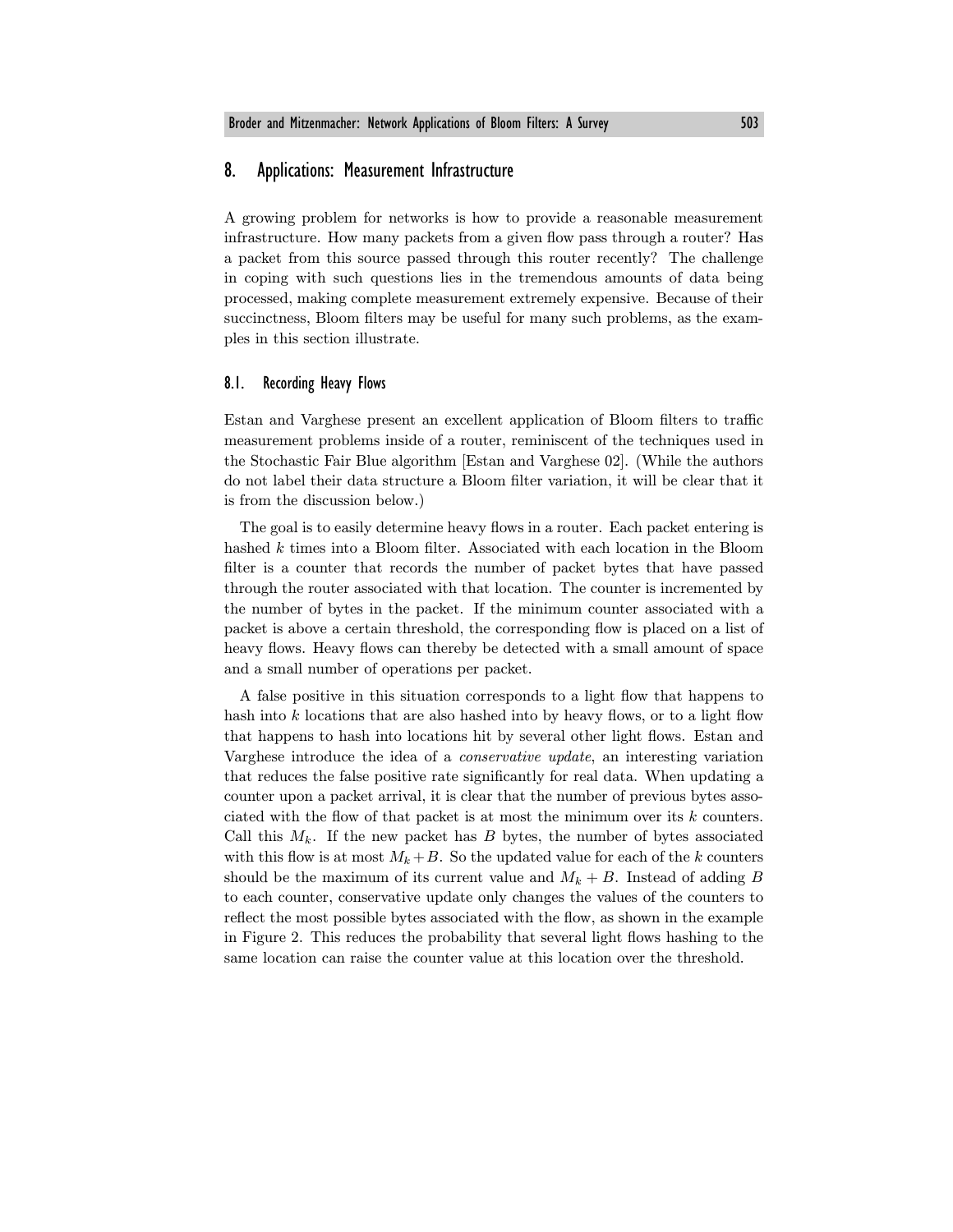

**Figure 2.** An example of conservative update. This flow can only have been responsible for 2 previous bytes, so when it introduces 4 new bytes, counters should increase only to 6.

## 8.2. IP Traceback

If one wanted to trace the route that a packet took in a network, one way of doing it would be to have each router in the network record every packet that it forwards. Then each router could be queried to determine whether it forwarded the given packet, allowing the route of the packet to be traced backward from its destination. Such a scheme would allow malicious packets to be traced back along uncorrupted routers in order to find their source.

Snoeren et al. suggest this approach, with the addition of using Bloom filters in order to reduce the amount of information that needs to be stored in order to summarize the set of packets seen, as part of their Source Path Isolation Engine (SPIE) [Snoeren et al. 01]. A false positive in this setting means that a router mistakenly identifies a packet as having been seen. When attempting to trace back the reverse path of a packet, a false positive would lead to a branch, giving multiple possible paths. A low false positive rate would keep the branching small and hence the number of possible paths small as well. Of course, to make such a scheme practical, the authors give careful consideration to how much information to store and when to discard stale information.

## 9. Recent Work

Since the initial version of this survey [Broder and Mitzenmacher 02], there has been significant additional work on Bloom filters. We briefly highlight some relevant theoretical work that we expect will be useful in future network applications.

Cohen and Matias introduce spectral Bloom filters [Cohen and Matias 03], which, like the work of Estan and Varghese of Section 8.1, extend the basic Bloom filter construction so that it can handle multi-sets. One of the innovations in their work is to use a second filter to handle elements that have a unique minimum counter in the filter to improve the accuracy of the resulting estimates. Cormode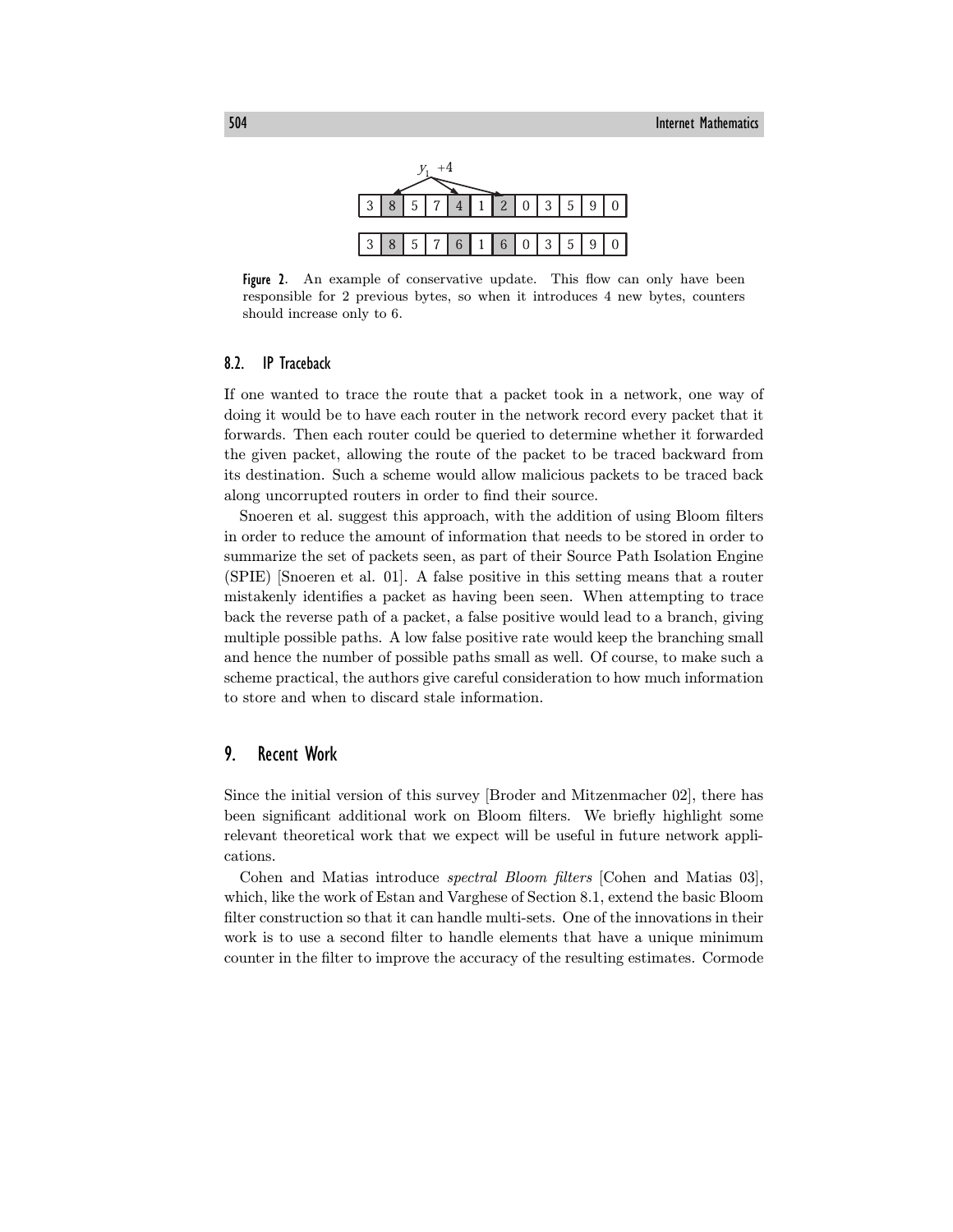and Muthukrishnan devise the count-min sketch, a variation on the Bloom filter designed to handle several problems on data streams, again similar to the work of Estan and Varghese [Cormode and Muthukrishnan 04]. They are able to provide theoretical guarantees while using only pairwise independent hash functions; this is a significant advance, since pairwise independent hash functions are generally easy to implement and quite efficient in practice. Another paper that tackles similar problems introduces the *space-code Bloom filter*, which utilizes multiple Bloom filters and maximum likelihood estimation in order to approximate multisets [Kumar et al. 03]. The goal motivating this variation is to obtain accurate estimates of packet counts for all flows on a network router, not only the large flows. Chazelle, Kilian, Rubinfeld, and Tal [Chazelle et al. 04] introduce what they call a Bloomier filter, which extends the Bloom filter to handle situations where each element of a set  $S$  is associated with a function value (from a discrete and finite set of values); the function value of all other elements of the universe are assumed to be undefined. The Bloomier filter provides the appropriate function value for any element in S and returns a value corresponding to undefined for any element not in  $S$ , except that for elements not in  $S$ , there is some probability of a false positive, whereby the Bloomier filter may return an incorrect function value. This work amply demonstrates that there remain many ways of extending Bloom filters and interesting corresponding theoretical problems.

## 10. Conclusion

A Bloom filter is a simple space-efficient representation of a set or a list that handles membership queries. As we have seen in this survey, there are numerous networking problems where such a data structure is required. Especially when space is an issue, a Bloom filter may be an excellent alternative to keeping an explicit list. The drawback of using a Bloom filter is that it allows false positives. Their effect must be carefully considered for each specific application to determine whether the impact of false positives is acceptable. This leads us back to:

The Bloom filter principle: Wherever a list or set is used, and space is at a premium, consider using a Bloom filter if the effect of false positives can be mitigated.

There seems to be plenty of room to develop variants or extensions of Bloom filters for specific applications. For example, we have seen that the counting Bloom filter allows for approximate representations of multi-sets or dynamic sets that change over time through both insertions and deletions. Bloom filters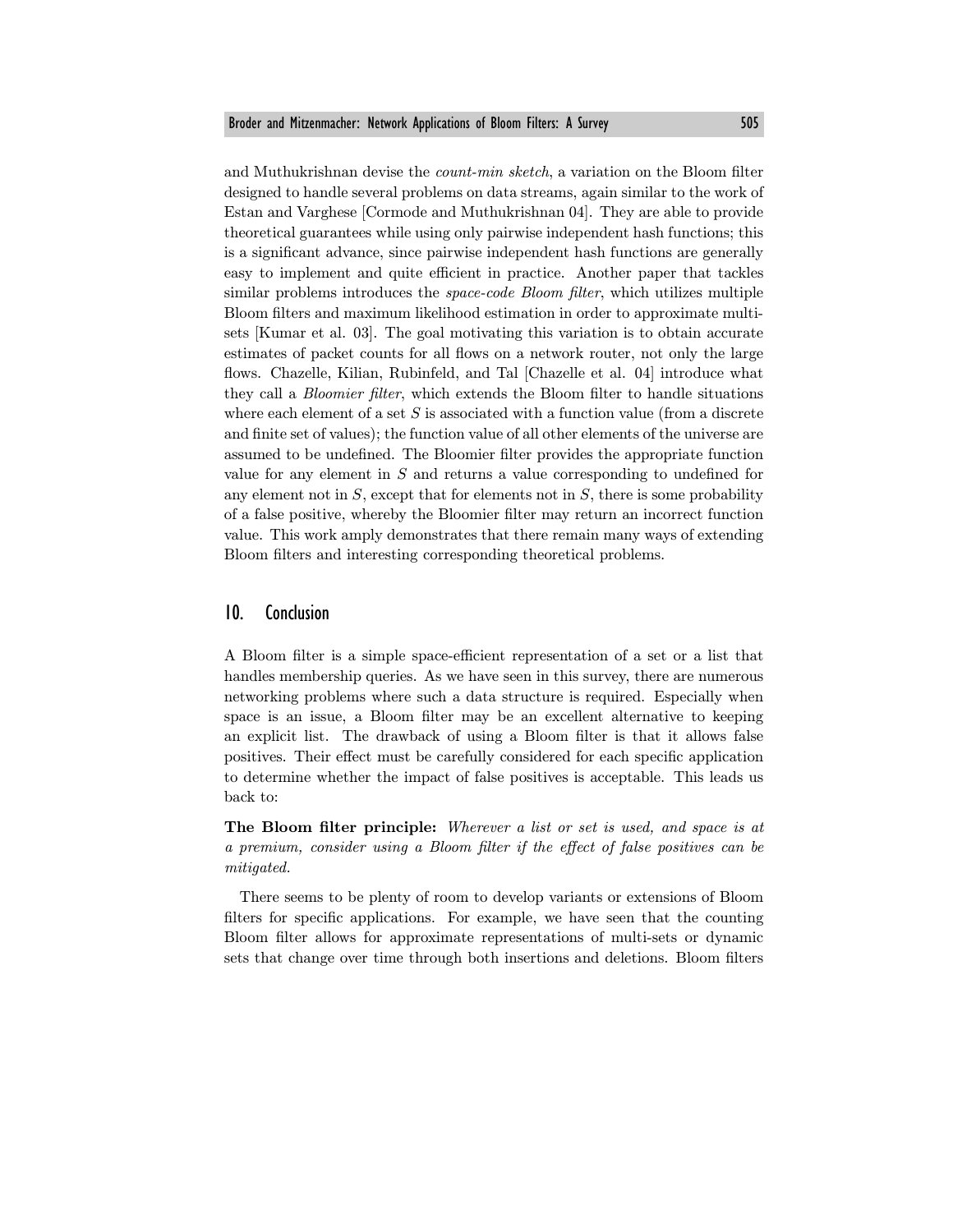are now starting to receive significant attention from the algorithmic community, and while there have been a number of recent results, there may well be further improvements to be found.

We expect that the recent burst of applications is really just the beginning. Because of their simplicity and power, we believe that Bloom filters will continue to be used in modern network systems in new and interesting ways.

**Acknowledgments.** A preliminary version of this survey appeared at the 2002 Allerton Conference [Broder and Mitzenmacher 02]. The authors would like to thank our many colleagues and the anonymous referees that pointed us to related work and helped us improve the presentation of the material. The second author was supported in part by NSF grants CCR-9983832, CCR-0118701, CCR-0121154, and an Alfred P. Sloan Research Fellowship.

## References

- [Bloom 70] B. Bloom. "Space/Time Tradeoffs in Hash Coding with Allowable Errors." Communications of the ACM 13:7 (1970), 422—426.
- [Broder and Mitzenmacher 02] A. Z. Broder and M. Mitzenmacher. "Network Applications of Bloom Filters: A Survey." In Proceedings of the Fortieth Annual Allerton Conference on Communication, Control, and Computing. CD-ROM. Coordinated Science Laboratory and the Department of Electrical and Computer Engineering of the University of Illinois at Urbana-Champaign, 2002.
- [Bratbergsengen 84] K. Bratbergsengen. "Hashing Methods and Relational Algebra Operations." In Proceedings of the Tenth International Conference on Very Large Databases, pp. 323—333. San Francisco: Morgan Kaufmann, 1984.
- [Byers et al. 02a] J. Byers, J. Considine, M. Mitzenmacher, and S. Rost. "Informed Content Delivery over Adaptive Overlay Networks." ACM SIGCOMM Computer Communication Review (Proceedings of the 2002 SIGCOMM Conference) 32:4 (2002), 47—60.
- [Byers et al. 02b] J. Byers, J. Considine, and M. Mitzenmacher. "Fast Approximate Reconciliation of Set Differences." Boston University Technical Report 2002-019, July 2002.
- [Chazelle et al. 04] B. Chazelle, J. Kilian, R. Rubinfeld, and A. Tal. "The Bloomier Filter: An Efficient Data Structure for Static Support Lookup Tables." In Proceedings of the Fifteenth Annual ACM-SIAM Symposium on Discrete Algorithms, pp. 30—39. Philadelphia: SIAM, 2004.
- [Cohen and Matias 03] S. Cohen and Y. Matias. "Spectral Bloom Filters." In Proceedings of the 2003 ACM SIGMOD International Conference on the Management of Data, pp. 241—252. New York: ACM Press, 2003.
- [Cormode and Muthukrishnan 04] G. Cormode and S. Muthukrishnan. "An Improved Data Stream Summary: The Count-Min Sketch and its Applications." In LATIN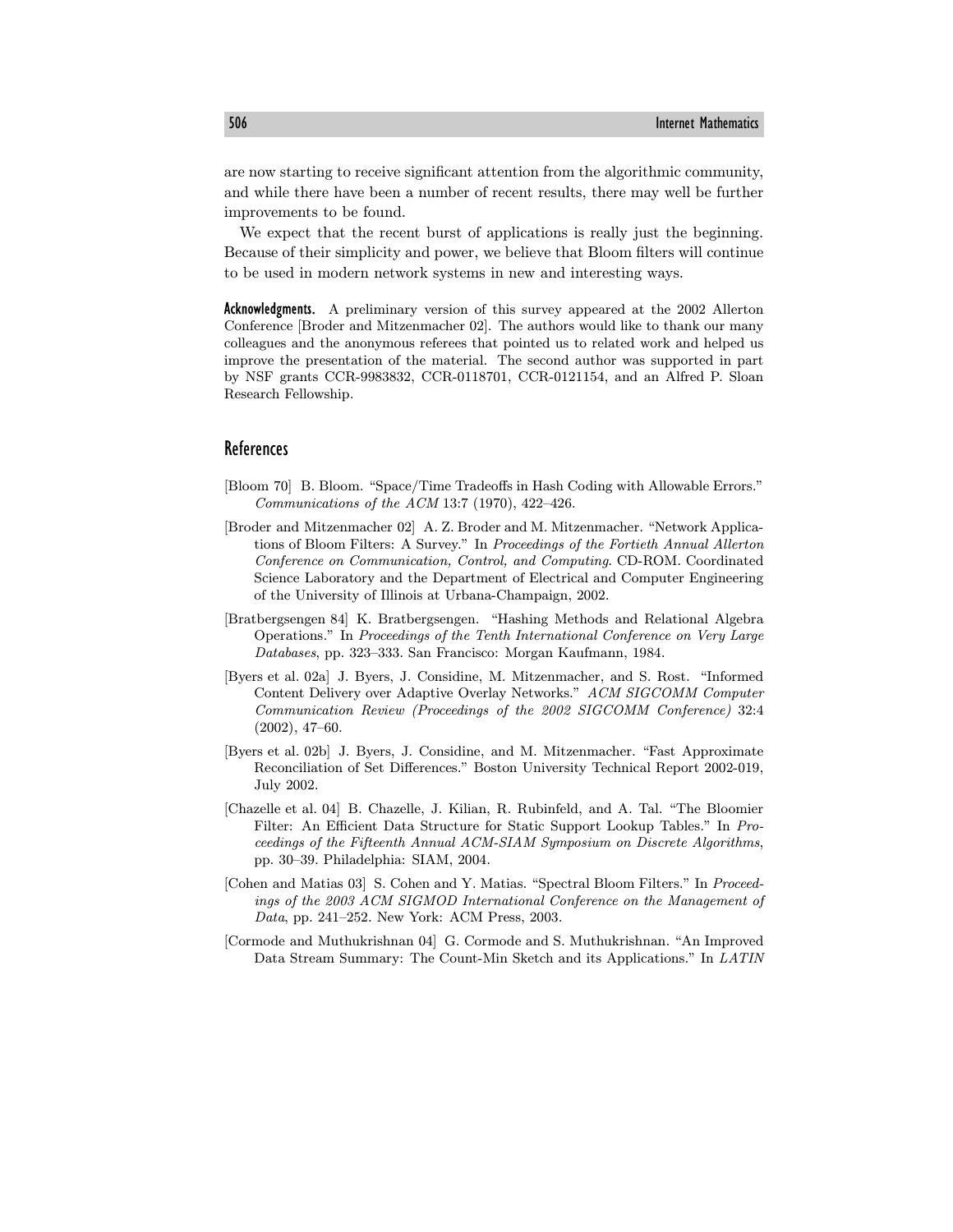2004: Theoretical Informatics, edited by M. Farach-Colton, pp. 29—38. New York: ACM Press, 2004.

- [Cuena-Acuna et al. 02] F. M. Cuena-Acuna, C. Peery, R. P. Martin, and T. D. Nguyen. "PlanetP: Using Gossiping to Build Content Addressable Peer-to-Peer Information Sharing Communities." Rutgers Technical Report DCS-TR-487, 2002.
- [Czerwinski et al. 99] S. Czerwinski, B. Y. Zhao, T. Hodes, A. D. Joseph, and R. Katz. "An Architecture for a Secure Service Discovery Service." In Proceedings of the Fifth Annual ACM/IEEE International Conference on Mobile Computing and Networking (MobiCom '99), pp. 24—35. New York: ACM Press, 1999.
- [Druschel and Rowstron 01] P. Druschel and A. Rowstron. "Storage Management and Caching in PAST, A Large-Scale, Persistent Peer-to-Peer Storage Utility." In Proceedings of the Eighteenth ACM Symposium on Operations Systems Principles, pp. 188—201. New York: ACM Press, 2001.
- [Dubhasi and Ranjan 98] D. Dubhasi and D. Ranjan. "Balls and Bins: A Study in Negative Dependence." Random Structures and Algorithms 13:2 (1998), 99—124.
- [Estan and Varghese 02] C. Estan and G. Varghese. "New Directions in Traffic Measurement and Accounting." ACM SIGCOMM Computer Communication Review (Proceedings of the 2002 SIGCOMM Conference) 32:4 (2002), 323—336.
- [Fan et al. 00] L. Fan, P. Cao, J. Almeida, and A. Z. Broder. "Summary Cache: A Scalable Wide-Area Web Cache Sharing Protocol." IEEE/ACM Transactions on Networking 8:3 (2000), 281—293.
- [Feng et al. 01] W.-C. Feng, K. G. Shin, D. Kandlur, and D. Saha. "Stochastic Fair Blue: A Queue Management Algorithm for Enforcing Fairness." In Proceedings of the Twentieth Annual Joint Conference of the IEEE Computer and Communications Societies (INFOCOM-01), Volume 3, pp. 1520—1529. Los Alamitos, CA: IEEE Computer Society, 2001.
- [Gremilion 82] L. L. Gremilion. "Designing a Bloom Filter for Differential File Access." Communications of the ACM 25 (1982), 600—604.
- [Grönvall 00] B. Grönvall. "Scalable Multicast Forwarding." Available from World Wide Web (www.acm.org/sigcomm/ccr/archive/2002/jan02/CCR-SC01-Posters/ BjornGronvall.ps), 2002.
- [Hsiao 01] P. Hsiao. "Geographical Region Summary Service for Geographical Routing." Mobile Computing and Communications Review 5:4 (2001), 25—39.
- [Kumar et al. 03] A. Kumar, J. Xu, L. Li, and J. Wang. "Space-Code Bloom Filter for Efficient Traffic Flow Measurement." In Proceedings of the 2003 ACM SIGCOMM Conference on Internet Measurement, pp. 167—172. New York: ACM Press, 2003.
- [Kubiatowicz et al. 00] J. Kubiatowicz, D. Bindel, P. Eaton, Y. Chen, D. Geels, R. Gummadi, S. Rhea, W. Weimer, C. Wells, H. Weatherspoon, and B. Zhao. "OceanStore: An Architecture for Global-Scale Persistent Storage." ACM SIG-PLAN Notices 35:11 (2000), 190—201.
- [Ledlie et al. 02] J. Ledlie, J. Taylor, L. Serban, and M. Seltzer. "Self-Organization in Peer-to-Peer Systems." In Tenth ACM SIGOPS European Workshop. Available from World Wide Web (http://www.stanford.edu/∼candea/portals/ SIGOPS-2002/), 2002.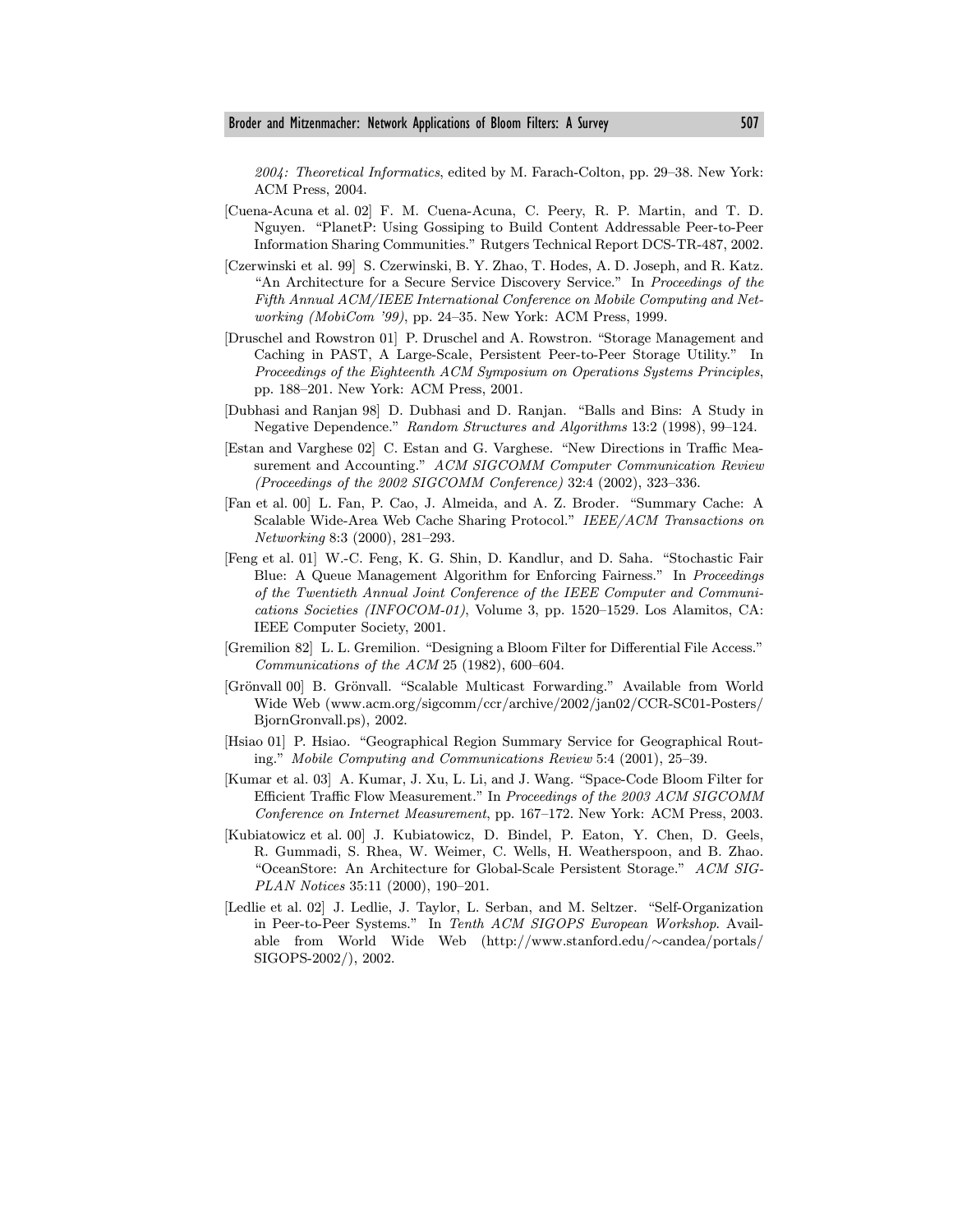- [Li et al. 00] J. Li, J. Jannotti, D. De Couto, D. Karger, and R. Morris. "A Scalable Location Service for Geographic Ad-Hoc Routing." In Proceedings of the 6th Annual International Conference on Mobile Computing and Networking (MobiCom), pp. 120—130. New York: ACM Press, 2000.
- [Mackett and Lohman 86] L. F. Mackett and G. M. Lohman. "R<sup>∗</sup> Optimizer Validation and Performance Evaluation for Distributed Queries." In Proceedings of the Twelfth International Conference on Very Large Databases, pp. 149—159. San Francisco, CA: Morgan Kaufmann, 1986.
- [Manber and Wu 94] U. Manber and S. Wu. "An Algorithm for Approximate Membership Checking with Application to Password Security." Information Processing Letters 50 (1994), 191—197.
- [Marais and Bharat 97] H. Marais and K. Bharat. "Supporting Cooperative and Personal Surfing with a Desktop Assistant." In Proceedings of the 10th Annual ACM Symposium on User Interface Software and Technology, pp. 129—138. New York: ACM Press, 1997.
- [McIlroy 82] M. D. McIlroy. "Development of a Spelling List." IEEE Transactions on Communications 30:1 (1982), 91—99.
- [Mitzenmacher 02] M. Mitzenmacher. "Compressed Bloom Filters." IEEE/ACM Transactions on Networking 10:5 (2002), 604—612.
- [Mullin 83] J. K. Mullin. "A Second Look at Bloom Filters." Communications of the ACM 26:8 (1983), 570—571.
- [Mullin and Margoliash 90] J. K. Mullin and D. J. Margoliash. "A Tale of Three Spelling Checkers." Software — Practice and Experience 20:6 (1990), 625—630.
- [Mullin 90] J. K. Mullin. "Optimal Semijoins for Distributed Database Systems." IEEE Transactions on Software Engineering 16:5 (1990), 558.
- [Mullin 93] J. K. Mullin. "Estimating the Size of a Relational Join." Information Systems 18:3 (1993), 189—196.
- [Ramakrishna 89] M. V. Ramakrishna. "Practical Performance of Bloom Filters and Parallel Free-Text Searching." Communications of the ACM 32:10 (1989), 1237— 1239.
- [Ratnasamy et al. 01] S. Ratnasamy, P. Francis, M. Handley, R. Karp, and S. Shenker. "A Scalable Content-Addressable Network." ACM SIGCOMM Computer Communication Review (Proceedings of the 2001 SIGCOMM Conference) 31:4 (2001), 161—172.
- [Reynolds and Vahdat 03] P. Reynolds and A. Vahdat. "Efficient Peer-to-Peer Keyword Searching." In Middleware 2003: ACM/IFIP/USENIX International Middleware Conference, Rio de Janeiro, Brazil, June 16—20, 2003, Proceedings, Lecture Notes in Computer Science 2672, pp. 21—40. New York: Springer, 2003.
- [Rhea and Kubiatowicz 02] S. C. Rhea and J. Kubiatowicz. "Probabilistic Location and Routing." In Proceedings of the 21st Annual Joint Conference of the IEEE Computer and Communications Societies (INFOCOM), Volume 3, pp. 1248—1257. Los Alamitos, CA: IEEE Computer Society, 2002.